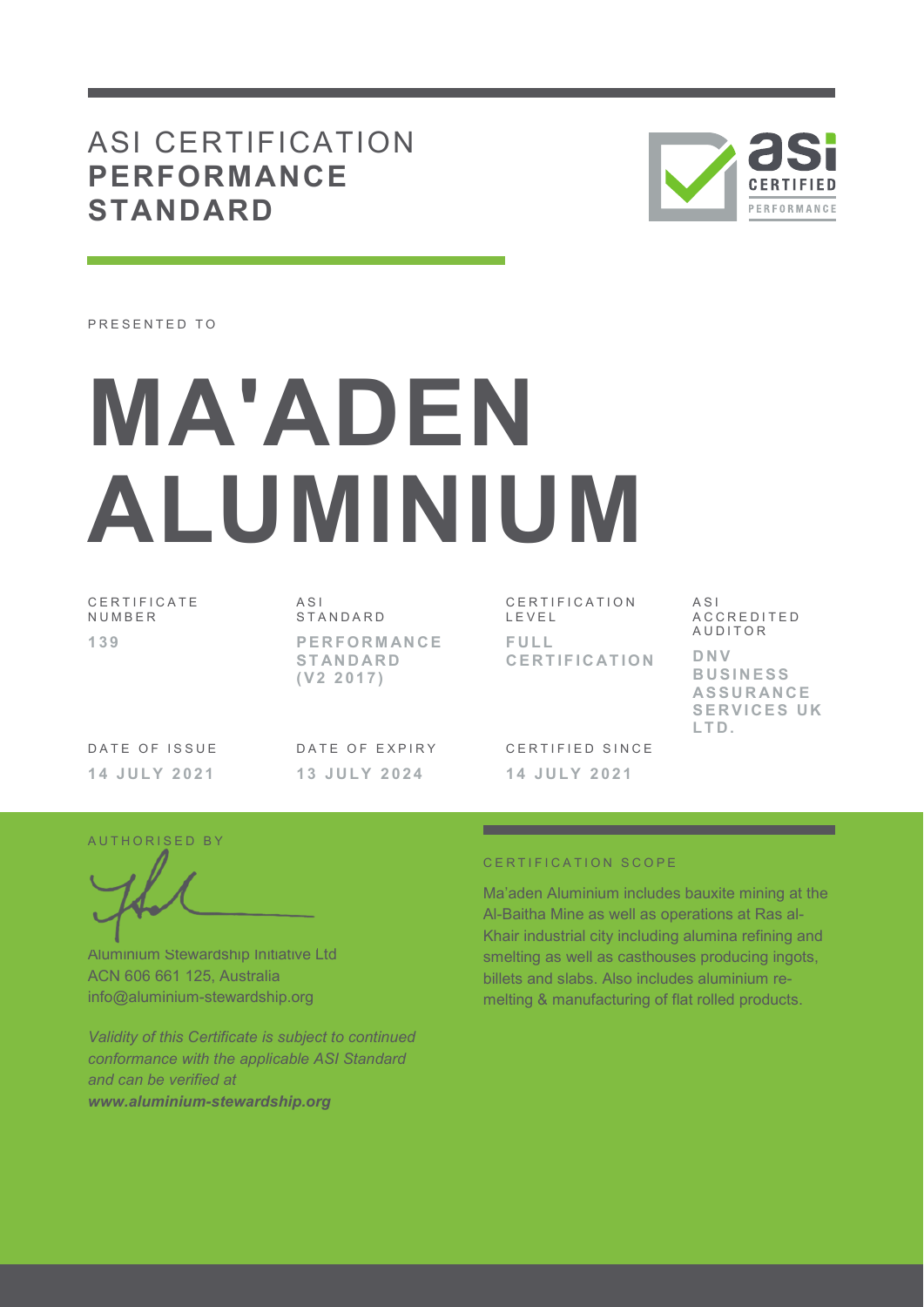## SUMMARY AUDIT REPORT **PERFORMANCE STANDARD**

### **OVERVIEW**

| MEMBER NAME                       | Ma'aden Aluminium                                                                                                                                                                                                                                                                                                                                |
|-----------------------------------|--------------------------------------------------------------------------------------------------------------------------------------------------------------------------------------------------------------------------------------------------------------------------------------------------------------------------------------------------|
| ENTITY NAME                       | Ma'aden Aluminium                                                                                                                                                                                                                                                                                                                                |
| CERTIFICATION<br><b>SCOPE</b>     | Ma'aden Aluminium includes bauxite mining at the Al-Baitha Mine and<br>operations at Ras al-Khair industrial city including alumina refining and<br>smelting as well as casthouses producing ingots, billets and slabs. Also<br>includes aluminium re-melting & manufacturing of flat rolled products                                            |
| SUPPLY CHAIN<br><b>ACTIVITIES</b> | <b>Bauxite Mining</b><br>Alumina Refining<br>۰<br><b>Aluminium Smelting</b><br>$\bullet$<br>Aluminium Re-melting/Refining<br>Casthouses<br>Semi-Fabrication                                                                                                                                                                                      |
| ASI STANDARD                      | Performance Standard V2                                                                                                                                                                                                                                                                                                                          |
| AUDIT TYPE                        | <b>Initial Certification Audit</b>                                                                                                                                                                                                                                                                                                               |
| AUDIT FIRM                        | DNV Business Assurance Services UK Ltd.                                                                                                                                                                                                                                                                                                          |
| AUDIT DATE                        | 11 - 29 April 2021                                                                                                                                                                                                                                                                                                                               |
| AUDIT REPORT<br>SUBMISSION        | 4 June 2021                                                                                                                                                                                                                                                                                                                                      |
| AUDIT SCOPE                       | The audit scope includes all activities at the Al-Baitha Mine and operations<br>at Ras al-Khair industrial city, Saudi Arabia. The audit also included<br>processes performed from Head office such as sustainability reporting,<br>human capital, governance and compliance, employee accommodation in<br>Ras Al Khair and Al Baitha mine site. |
|                                   | Supply chain activities included in the Audit Scope:                                                                                                                                                                                                                                                                                             |
|                                   | <b>Bauxite Mining</b><br>Alumina Refining<br><b>Aluminium Smelting</b>                                                                                                                                                                                                                                                                           |

<u> 1989 - Johann Barnett, mars et al. 1989 - Anna ann an t-</u>

Aluminium Re-melting/Refining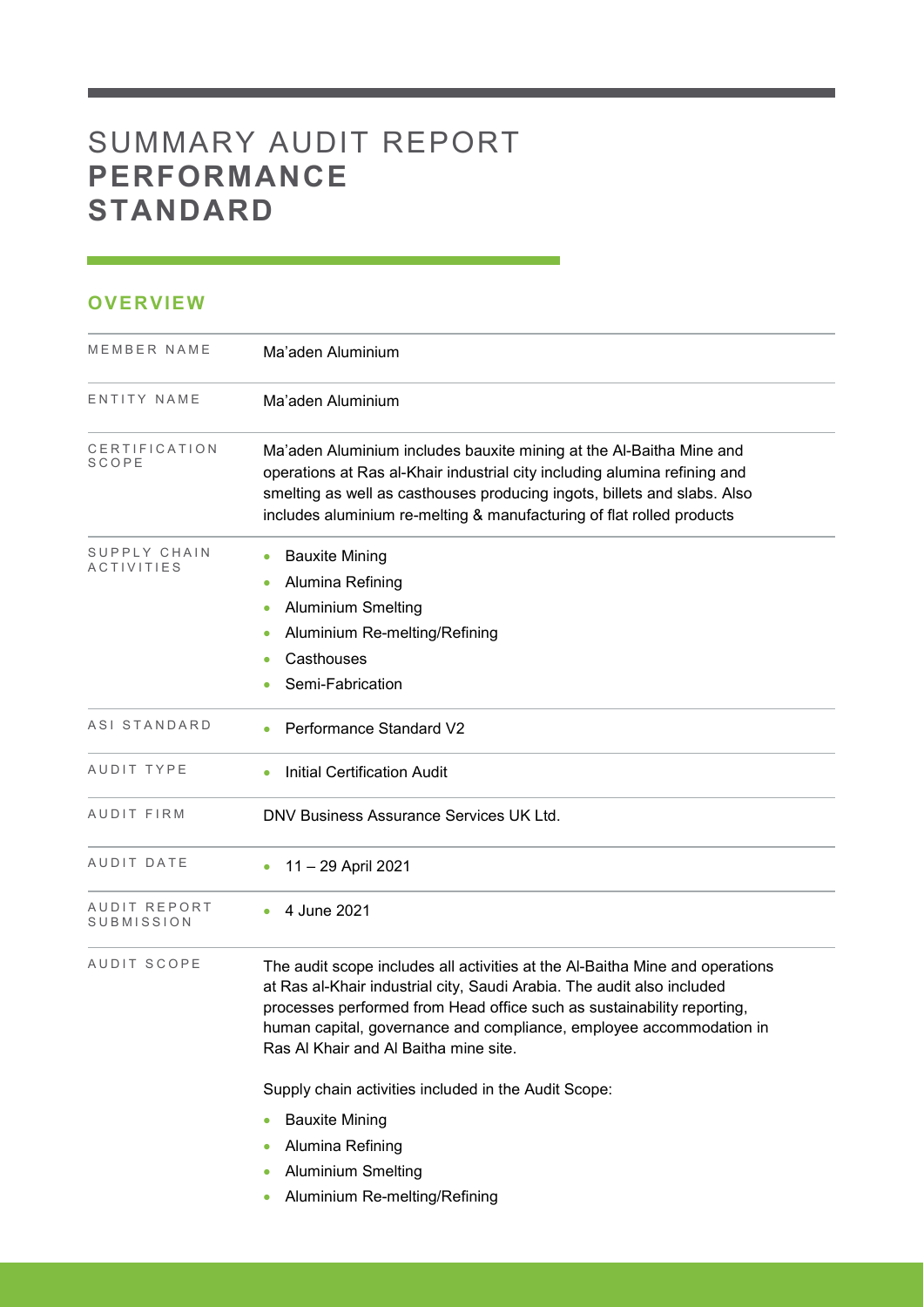- Casthouses
- Semi-Fabrication

All relevant Criteria in the ASI Performance Standard were included in the Audit Scope.

At the time of the Audit (April 2021), access to the site at Al-Baitha mine was limited, due to COVID-19 related travel restrictions, however all facilities at the Ras al-Khair industrial city were audited on-site. Therefore, the audit can be considered as a combined desktop and on-site exercise, in accordance with ASI Interim Policy regarding Audits, Audit-Related Travel and Coronavirus (v4).

| AUDIT<br>OUTCOME        | Certification                                                                                                                                                                       |  |  |  |  |
|-------------------------|-------------------------------------------------------------------------------------------------------------------------------------------------------------------------------------|--|--|--|--|
| AUDIT<br>METHODOLOGY    | The Auditors confirm that:                                                                                                                                                          |  |  |  |  |
| <b>DECLARATION</b>      | The information provided by the Entity is true and accurate to the best<br>⊠<br>knowledge of the Auditor(s) preparing this report.                                                  |  |  |  |  |
|                         | The findings are based on verified Objective Evidence relevant to the<br>M<br>time period for the Audit, traceable and unambiguous.                                                 |  |  |  |  |
|                         | The Audit Scope and audit methodology are sufficient to establish<br>confidence that the findings are indicative of the performance of the<br>Entity's defined Certification Scope. |  |  |  |  |
|                         | The Auditor(s) have acted in a manner deemed ethical, truthful, accurate<br>M<br>professional, independent and objective.                                                           |  |  |  |  |
| CERTIFICATION<br>PERIOD | 14 July 2021 - 13 July 2024                                                                                                                                                         |  |  |  |  |
| NEXT AUDIT<br>TYPE      | Surveillance Audit                                                                                                                                                                  |  |  |  |  |
| NEXT AUDIT<br>DUE DATE  | 14 January 2023                                                                                                                                                                     |  |  |  |  |
| CERTIFICATE<br>NUMBER   | 139                                                                                                                                                                                 |  |  |  |  |
|                         |                                                                                                                                                                                     |  |  |  |  |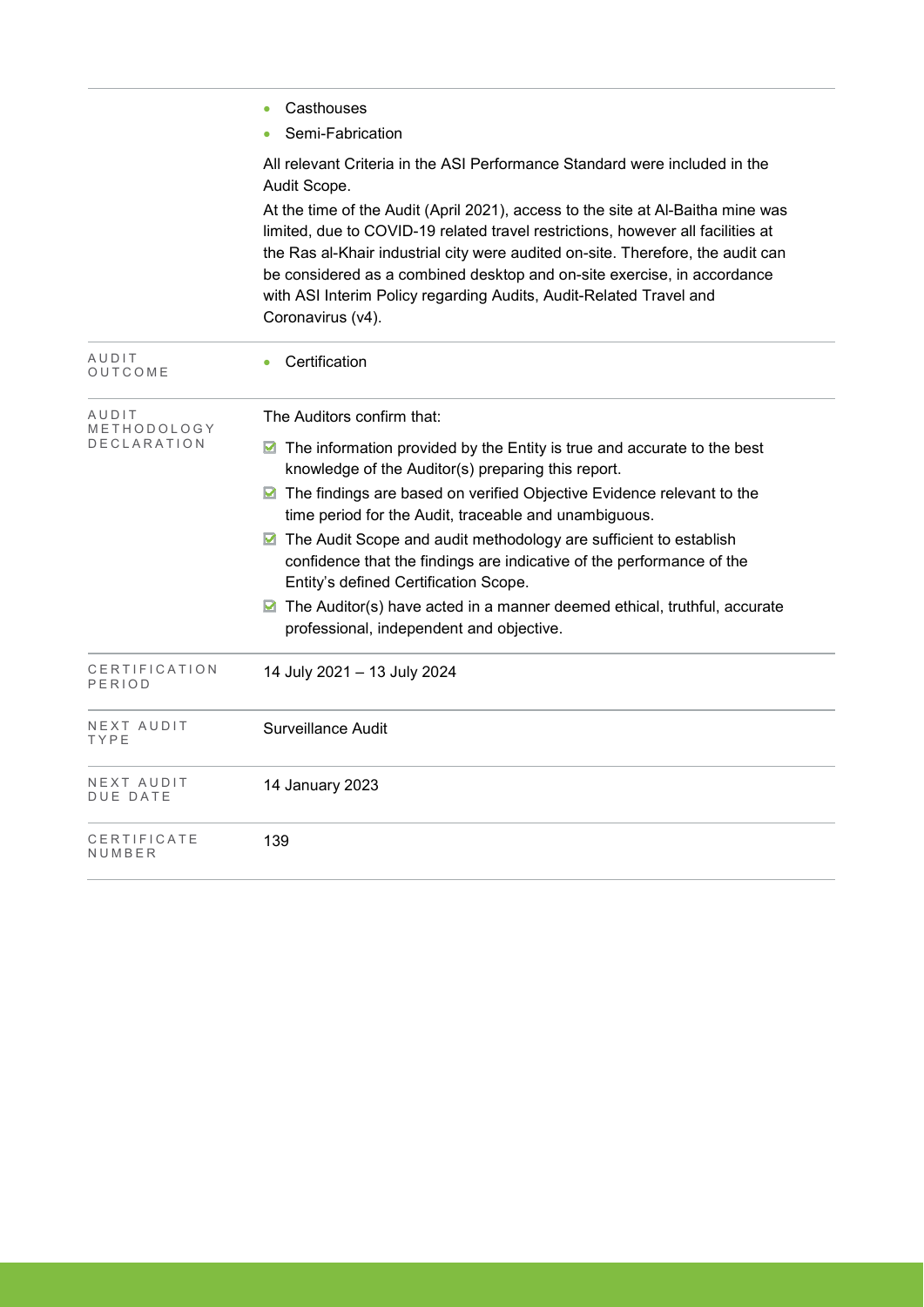## **SUMMARY OF FINDINGS**

| <b>CRITERION</b>                                                                 | <b>RATING</b>                    | COMMENT                                                                                                                                                                                                                                                                                                                                                                                                                                                                                                                                                                                                                                        |  |
|----------------------------------------------------------------------------------|----------------------------------|------------------------------------------------------------------------------------------------------------------------------------------------------------------------------------------------------------------------------------------------------------------------------------------------------------------------------------------------------------------------------------------------------------------------------------------------------------------------------------------------------------------------------------------------------------------------------------------------------------------------------------------------|--|
| PRINCIPLE 1 BUSINESS INTEGRITY                                                   |                                  |                                                                                                                                                                                                                                                                                                                                                                                                                                                                                                                                                                                                                                                |  |
| 1.1 Legal Compliance                                                             | <b>Minor Non-</b><br>Conformance | The Entity implements a good system including<br>organisational structure, resources and compliance<br>mechanisms using a digitalized platform for<br>documenting, creating awareness, keeping records<br>of legal and other requirements covering all aspects<br>of business. The Entity's group publishes an annual<br>report addressing compliance reporting.<br>https://www.maaden.com.sa/download/2019-Annual-<br>Report-En.pdf<br>While compliance checks are regularly performed,<br>record keeping of such compliance evaluations is<br>found to not be available consistently in all business<br>units of the Entity.                 |  |
| 1.2 Anti-Corruption                                                              | Conformance                      | The Entity has established policies and procedures<br>to work against Corruption in all its forms led by the<br>Group governance structure. Compliance framework<br>covering Code of Conduct, conflict of interest, zero-<br>tolerance approach to bribery and corruption,<br>including Extortion and Bribery, consistent with<br>Applicable Law and prevailing international<br>standards. Compliance framework including Anti-<br>Corruption policy is publicly available in the Entity's<br>group website.<br>https://www.maaden.com.sa/en/about/compliance<br>https://www.maaden.com.sa/download/compliance/A<br>nti-Corruption-Policy.pdf |  |
| 1.3 Code of Conduct                                                              | Conformance                      | The Entity has documented and implemented its<br>Code of Conduct covering requirements related to<br>workplace which includes Environment Health and<br>Safety, Ethical Business Practices, Safeguarding<br>Information and Property, The Government, Local<br>Communication & Media, Monitoring and<br>Compliance. The Code of Conduct is available to the<br>public in the Entity's group website at:<br>https://www.maaden.com.sa/download/compliance/C<br>ode-Of-Conduct-Handbook-En.pdf                                                                                                                                                   |  |
| PRINCIPLE 2 POLICY & MANAGEMENT                                                  |                                  |                                                                                                                                                                                                                                                                                                                                                                                                                                                                                                                                                                                                                                                |  |
| 2.1a Environmental, Social, and<br>Governance Policy (implement and<br>maintain) | Conformance                      | The Entity has documented and implemented group<br>Social Performance policy & group Environment,<br>Health, Safety & Security (EHSS) policy. The Entity<br>has also established its own EHSS policy and<br>Aluminium Stewardship Initiative (ASI) policy. The<br>policies are consistent with environment, health and<br>safety, social and governance practices included in                                                                                                                                                                                                                                                                  |  |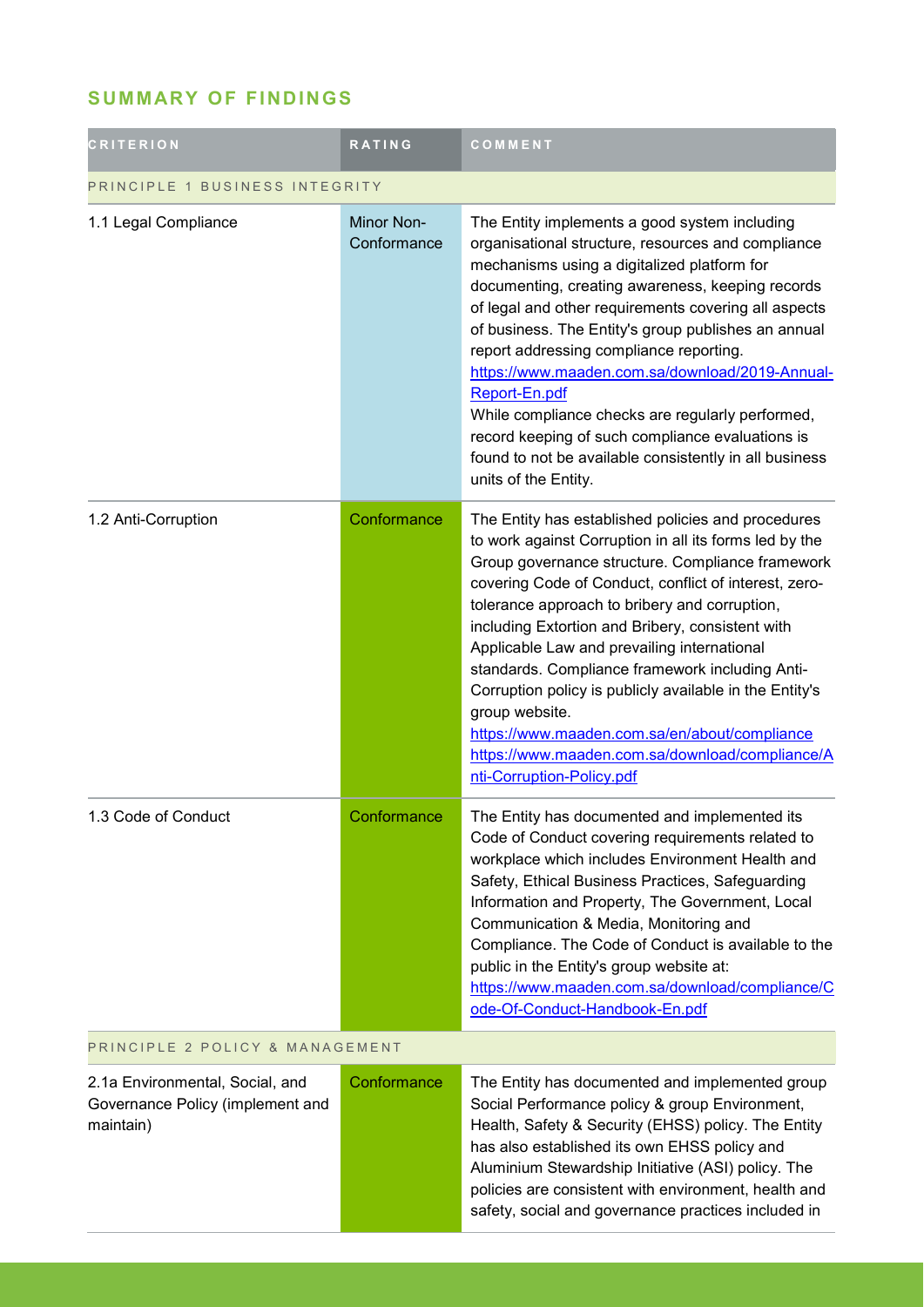| <b>CRITERION</b>                                                              | RATING                    | COMMENT                                                                                                                                                                                                                                                                                                                                                                                                                                                                                                                                                                                                                  |
|-------------------------------------------------------------------------------|---------------------------|--------------------------------------------------------------------------------------------------------------------------------------------------------------------------------------------------------------------------------------------------------------------------------------------------------------------------------------------------------------------------------------------------------------------------------------------------------------------------------------------------------------------------------------------------------------------------------------------------------------------------|
|                                                                               |                           | the ASI standard. The group social policy and group<br>EHSS policy has been made public on the Group<br>website at below link:<br>https://www.maaden.com.sa/en/sustainability/social<br>and<br>https://www.maaden.com.sa/en/sustainability/ehs                                                                                                                                                                                                                                                                                                                                                                           |
| 2.1b Environmental, Social, and<br>Governance Policy (senior<br>management)   | Minor Non-<br>Conformance | The Entity's group Social Performance policy &<br>group Environment, Health, Safety & Security<br>(EHSS) policy is endorsed by Group President &<br>Chief Executive Officer (CEO). The Entity's EHSS<br>Policy and Aluminium Stewardship Initiative (ASI)<br>Policy is endorsed by president. The Entity's EHSS<br>Policy is reviewed regularly. The Entity needs to<br>determine frequency of review of its ASI Policy and<br>its group EHSS & group Social Performance Policy.<br>The Entity also needs to maintain documented<br>information on the endorsement of the Group Code<br>of Conduct by senior management. |
| 2.1c Environmental, Social, and<br>Governance Policy<br>(communication)       | Conformance               | The Entity has communicated its policies externally<br>through the web portal and mail communication. The<br>policies are communicated internally by putting them<br>on the intranet, displaying them at prominent<br>locations and including them in induction training.<br>The awareness regarding the policies was found to<br>be adequate.<br>The Group Social Policy and Group Environment,<br>Health, Safety and Security (EHSS) policy has been<br>made public on the Group website at:<br>https://www.maaden.com.sa/en/sustainability/social<br>and<br>https://www.maaden.com.sa/en/sustainability/ehs           |
| 2.2 Leadership                                                                | Conformance               | The Entity has nominated the Central Environment<br>Manager as the Senior Management Representative<br>via internal memorandum dated 4th April 2021. He<br>has been given overall responsibility and authority<br>for ensuring compliance to the Aluminium<br>Stewardship Initiative (ASI) Performance Standard.                                                                                                                                                                                                                                                                                                         |
| 2.3a Environmental and Social<br><b>Management Systems</b><br>(environmental) | Conformance               | The Entity has documented and implemented its<br>Environmental Management Systems as per the<br>ISO14001:2015 Standard and has maintained its<br>certification for all the legal entities under the<br>Aluminium business.                                                                                                                                                                                                                                                                                                                                                                                               |
| 2.3b Environmental and Social<br>Management Systems (social)                  | Minor Non-<br>Conformance | The Entity has defined various policies and<br>procedures covering different elements of the Social<br>Management System however the Entity has not<br>developed a Social Management System with a                                                                                                                                                                                                                                                                                                                                                                                                                       |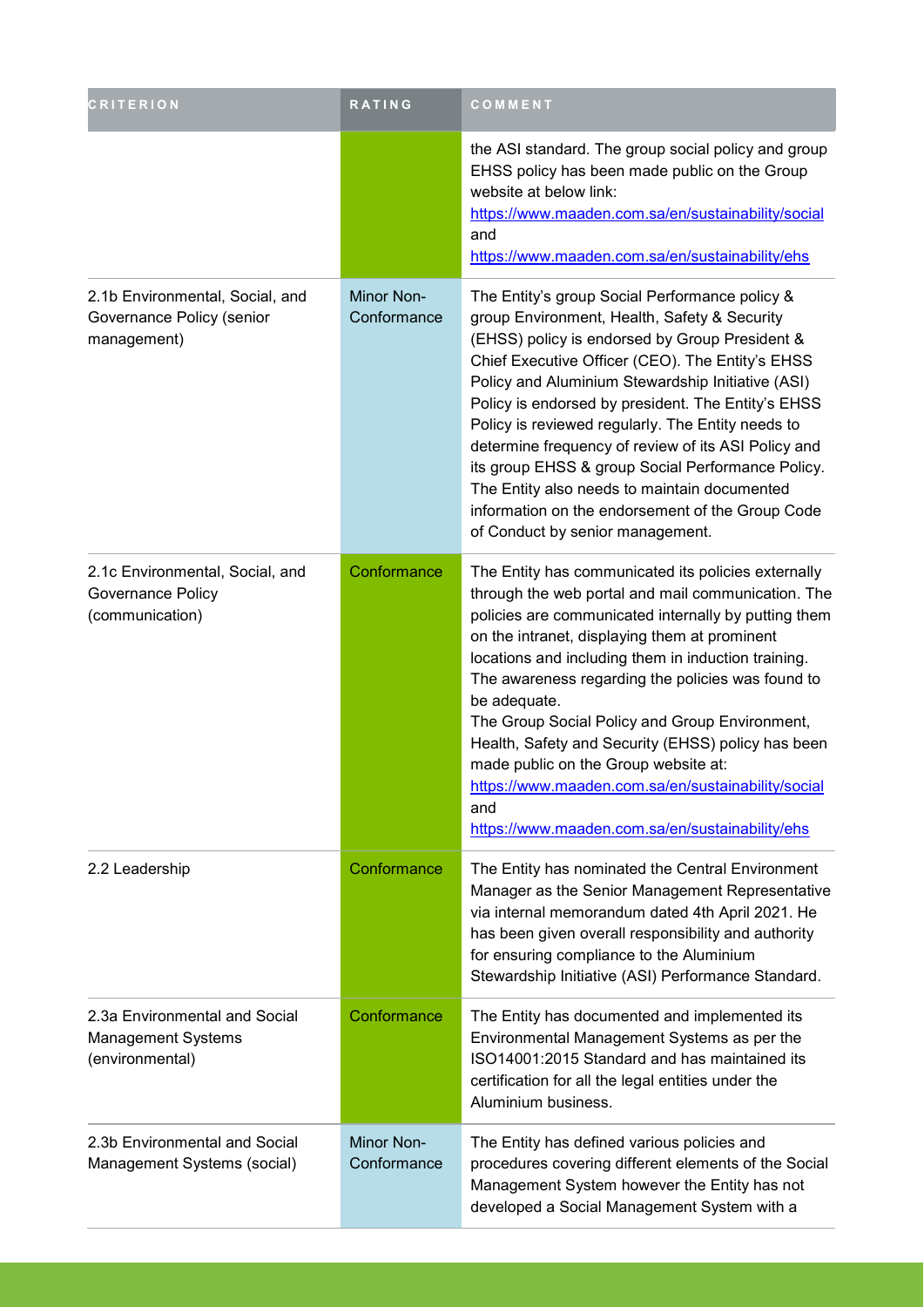| <b>CRITERION</b>             | RATING                    | COMMENT                                                                                                                                                                                                                                                                                                                                                                                                                                                                                                                                                                                                                                                                                                       |
|------------------------------|---------------------------|---------------------------------------------------------------------------------------------------------------------------------------------------------------------------------------------------------------------------------------------------------------------------------------------------------------------------------------------------------------------------------------------------------------------------------------------------------------------------------------------------------------------------------------------------------------------------------------------------------------------------------------------------------------------------------------------------------------|
|                              |                           | structured approach covering requirements of social<br>objectives and targets, internal audits of social<br>policies and procedures, social performance<br>monitoring and management reviews of social<br>system.                                                                                                                                                                                                                                                                                                                                                                                                                                                                                             |
| 2.4 Responsible Sourcing     | Minor Non-<br>Conformance | The Entity is implementing a Due Diligence Risk<br>Assessment Policy and supplier Code of Conduct to<br>ensure the business undertaken with suppliers and<br>partners are promoting responsible sourcing<br>principles covering environmental, social and<br>governance issues, including the use of independent<br>due diligence tools. However, use of a questionnaire<br>on the Entity's satisfaction level about suppliers'<br>performance to Responsible Sourcing principles is<br>not fully effective.<br>Supplier/Contractor Relationship Management<br>process is managed through the iSupplier portal on<br>which the information is available at<br>https://www.maaden.com.sa/en/eservices/supplier |
| 2.5 Impact Assessments       | Conformance               | The Entity has a system to conduct Environmental,<br>Social, Cultural and Human rights assessments for<br>all new projects or expansions to existing projects.<br>There were no new projects or expansion to existing<br>projects during the last 5 years. The Entity has<br>demonstrated environmental, social, cultural and<br>human rights assessments covering International<br>Finance Corporation (IFC) Performance Standard<br>(PS) requirements for its existing facilities.                                                                                                                                                                                                                          |
| 2.6 Emergency Response Plan  | Conformance               | The Entity has established and implemented<br>emergency response plans for its Ras Al Khair<br>complex and Al Baitha mines. The Entity has<br>developed an Environmental Emergency Response<br>Plan in collaboration with the regulator in Ras Al<br>Khair as specifically needed for Refinery operation.<br>Involvement of workers, community and<br>representatives as applicable are demonstrated in<br>developing and implementing these plans.                                                                                                                                                                                                                                                           |
| 2.7 Mergers and Acquisitions | Conformance               | The Entity, under its Group, has established a "Due<br>Diligence Risk Assessment Policy and Procedure"<br>that would be applied in dealing with all third parties.<br>The same procedure applies for mergers and<br>acquisitions when such need arises. Currently there<br>are no mergers and acquisitions in the Entity's<br>business plan. The due diligence process relates to<br>environmental, social and governance issues, using<br>a formal risk assessment approach.                                                                                                                                                                                                                                 |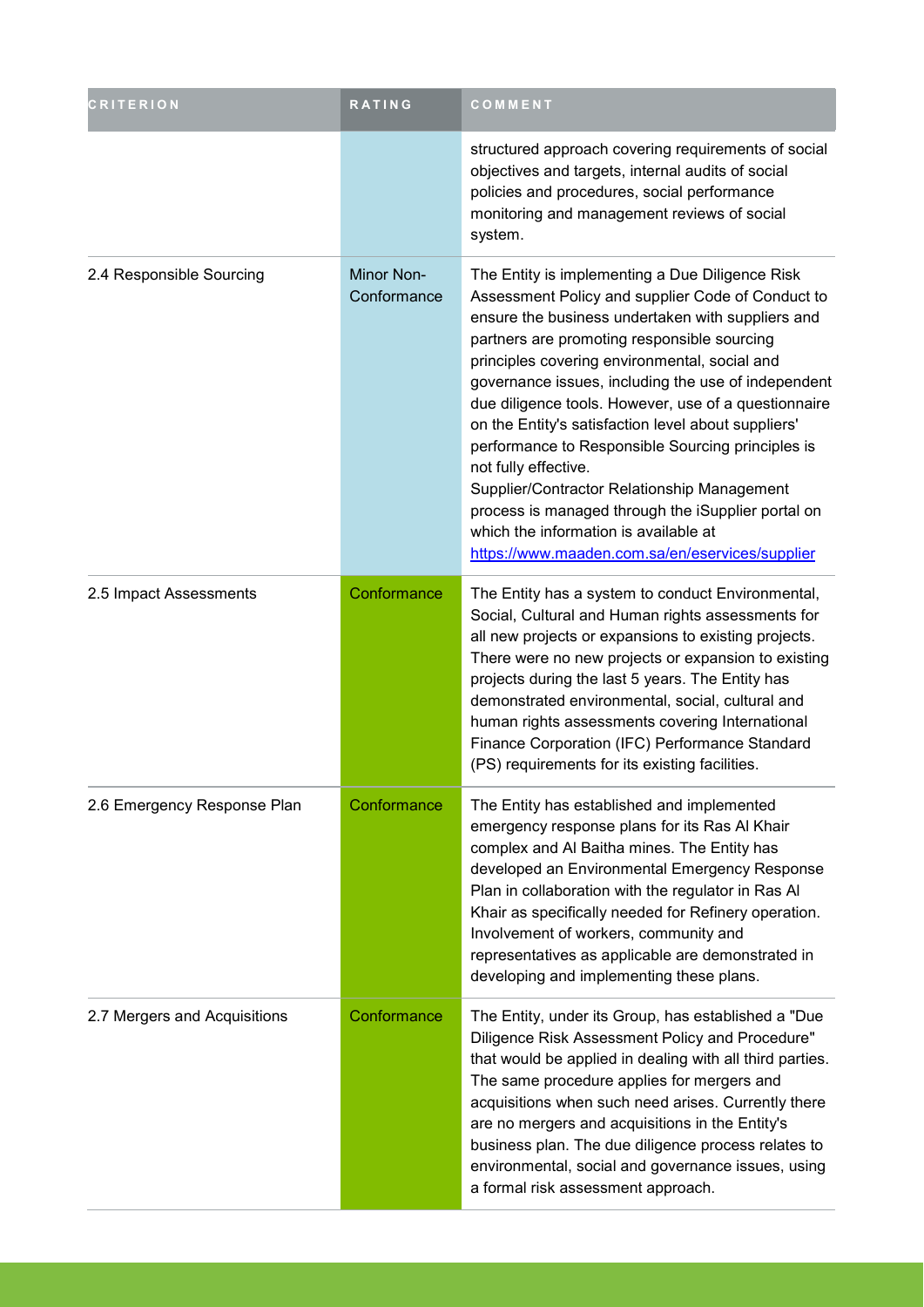| <b>CRITERION</b>                                        | RATING      | COMMENT                                                                                                                                                                                                                                                                                                                                                                                                                                                                                                                                                                                                                                                                                                                                                                                          |
|---------------------------------------------------------|-------------|--------------------------------------------------------------------------------------------------------------------------------------------------------------------------------------------------------------------------------------------------------------------------------------------------------------------------------------------------------------------------------------------------------------------------------------------------------------------------------------------------------------------------------------------------------------------------------------------------------------------------------------------------------------------------------------------------------------------------------------------------------------------------------------------------|
| 2.8 Closure, Decommissioning and<br><b>Divestment</b>   | Conformance | The Entity does not have plans for closure,<br>decommissioning and divestment in Ras Al Khair<br>industrial city where it operates the Alumina<br>Refinery, Smelter and Rolling Mill. The Entity has<br>prepared a preliminary closure plan for its Al Baitha<br>mines through a consultant (dated March 2018). The<br>report outcomes are actively used in planning<br>process for closure, decommissioning and<br>divestment with view of environmental, social and<br>governance issues, including financial provisions<br>needed.                                                                                                                                                                                                                                                            |
| PRINCIPLE 3 TRANSPARENCY                                |             |                                                                                                                                                                                                                                                                                                                                                                                                                                                                                                                                                                                                                                                                                                                                                                                                  |
| 3.1 Sustainability Reporting                            | Conformance | The Entity has published its Group Annual<br>Sustainability report based on the core level of<br>Global Reporting Initiative (GRI) Standard and<br>includes materiality assessment on page 14 and<br>reports material environmental, social and economic<br>impacts. The Report is publicly available on the<br>Group website and can be accessed at:<br>https://www.maaden.com.sa/download/2019-<br>Maaden-Sustainability-Report.pdf                                                                                                                                                                                                                                                                                                                                                            |
| 3.2 Non-compliance and liabilities                      | Conformance | The Entity, through its Group, publishes an Annual<br>Report and Sustainability Report publicly disclosing<br>information on significant fines, judgments, penalties<br>and non-monetary sanctions for failure to comply<br>with Applicable Law.<br>Page 76 of the 2019 sustainability report for<br>monetary value of fines and non-monetary sanctions<br>related declarations. Page 84 for declarations related<br>to fines or non- monetary sanctions for non-<br>compliance with environmental laws or regulations.<br>https://www.maaden.com.sa/download/2019-<br>Maaden-Sustainability-Report.pdf<br>Page 150 of annual report 2019 documents<br>management declarations on various topics, report<br>can be found at:<br>https://www.maaden.com.sa/download/2019-Annual-<br>Report-En.pdf |
| 3.3a Payments to governments<br>(legal and contractual) | Conformance | The Entity under the Group Policy and procedures,<br>has systems to make payments to any party<br>including government only based on legal and/or<br>contractual basis. The annual report published in<br>Entity's Group website is documenting all payments<br>made or provisioned to be made to the government<br>referring to the legal requirements.                                                                                                                                                                                                                                                                                                                                                                                                                                         |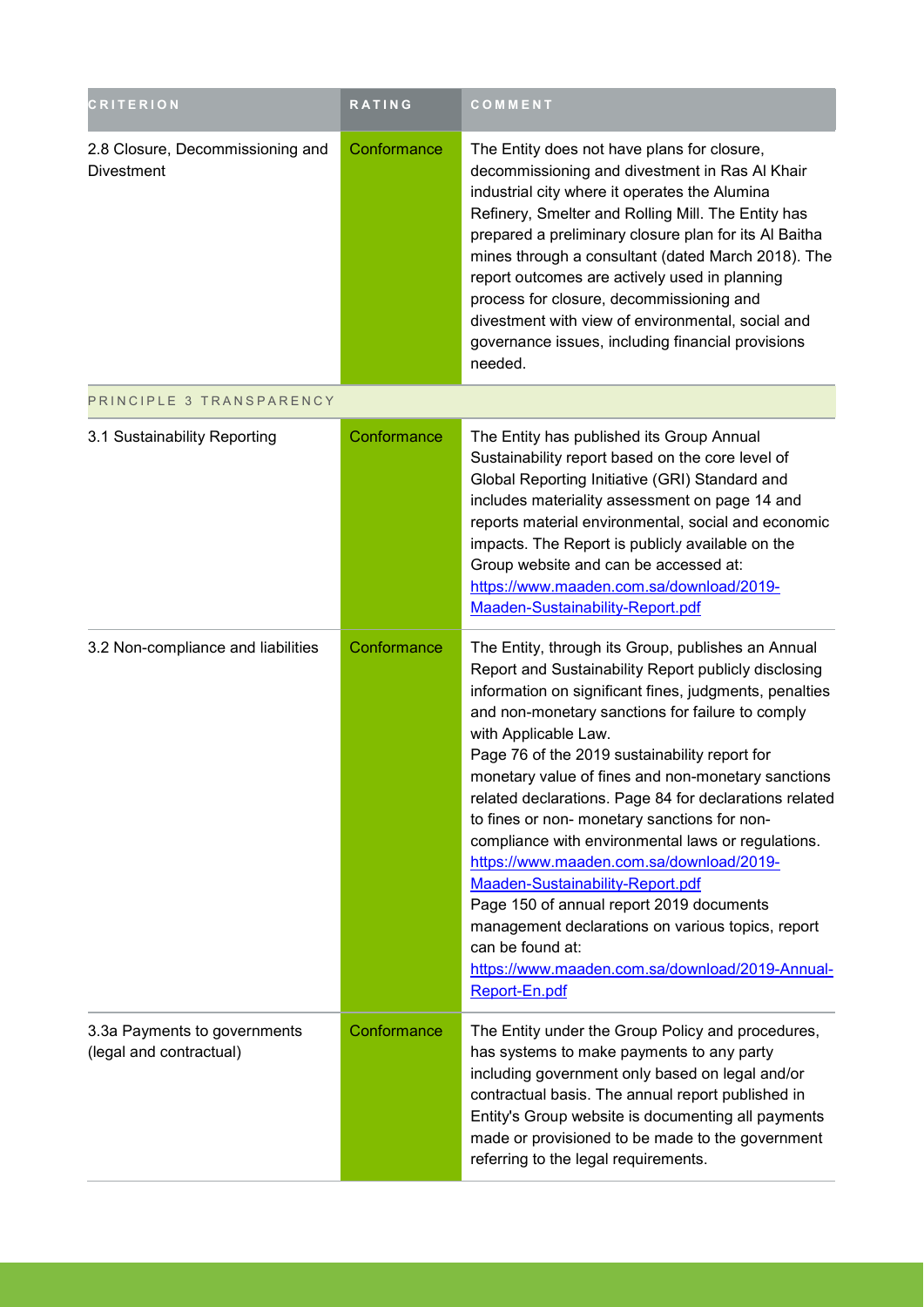| <b>CRITERION</b>                                                          | <b>RATING</b> | COMMENT                                                                                                                                                                                                                                                                                                                                                                                                                                                                                                                                                                                                                                                                                                                      |
|---------------------------------------------------------------------------|---------------|------------------------------------------------------------------------------------------------------------------------------------------------------------------------------------------------------------------------------------------------------------------------------------------------------------------------------------------------------------------------------------------------------------------------------------------------------------------------------------------------------------------------------------------------------------------------------------------------------------------------------------------------------------------------------------------------------------------------------|
| 3.3b Payments to governments<br>(disclosure - bauxite mining)             | Conformance   | The Entity publicly discloses the payments to<br>governments for its Bauxite mining, reported within<br>the Entity's group annual report published in the<br>website. The Annual Report is verified by<br>independent auditors as required by financial<br>reporting requirements.<br>Refer to page 330 in 2019 annual report published<br>at:<br>https://www.maaden.com.sa/download/2019-<br>Annual-Report-En.pdf                                                                                                                                                                                                                                                                                                           |
| 3.4 Stakeholder complaints,<br>grievances and requests for<br>information | Conformance   | The Entity has established a whistle blowing policy<br>for its stakeholders to raise any complaint. The<br>system is available to all its stakeholders through<br>the Group website which has provided a toll free<br>number and email address for raising any<br>complaint. The Entity has also established<br>grievance and medical policy for its employees to<br>raise their grievances.<br>The Entity has established community grievance<br>handling procedure at Al Baitha mines for the<br>community to raise any grievances.<br>The complaints are investigated and actions are<br>taken as needed. The Entity is advised to maintain<br>log of such complaints and file the related records<br>in a timely manner. |
| PRINCIPLE 4 MATERIAL STEWARDSHIP                                          |               |                                                                                                                                                                                                                                                                                                                                                                                                                                                                                                                                                                                                                                                                                                                              |
| 4.1a Environmental Life Cycle<br>Assessment (life cycle impacts)          | Conformance   | The Entity has maintained ISO 14001 certification for<br>all facilities which covers the environmental impacts<br>considering life cycle perspective of products. The<br>Entity has engaged a third party to conduct a Life<br>Cycle Assessment of all its products using the GaBI<br>software tool. The assessment has been completed<br>and draft reports have been provided. Final reports<br>are awaited. It is suggested that the Entity<br>documents its procedure for updating the Life Cycle<br>Assessment in future.                                                                                                                                                                                                |
| 4.1b Environmental Life Cycle<br>Assessment (cradle to gate)              | Conformance   | The Entity has established a Consultation,<br>Participation and Communication Procedure which<br>covers external communication to its stakeholders on<br>any environment, health and safety impacts,<br>including responding to their requests. The<br>procedure details the responsibilities for such<br>communication and also defines the modes of<br>communication. It is advised that the procedure be<br>updated to specifically include the process for<br>responding to requests related to Life Cycle<br>Assessment (LCA) information.                                                                                                                                                                              |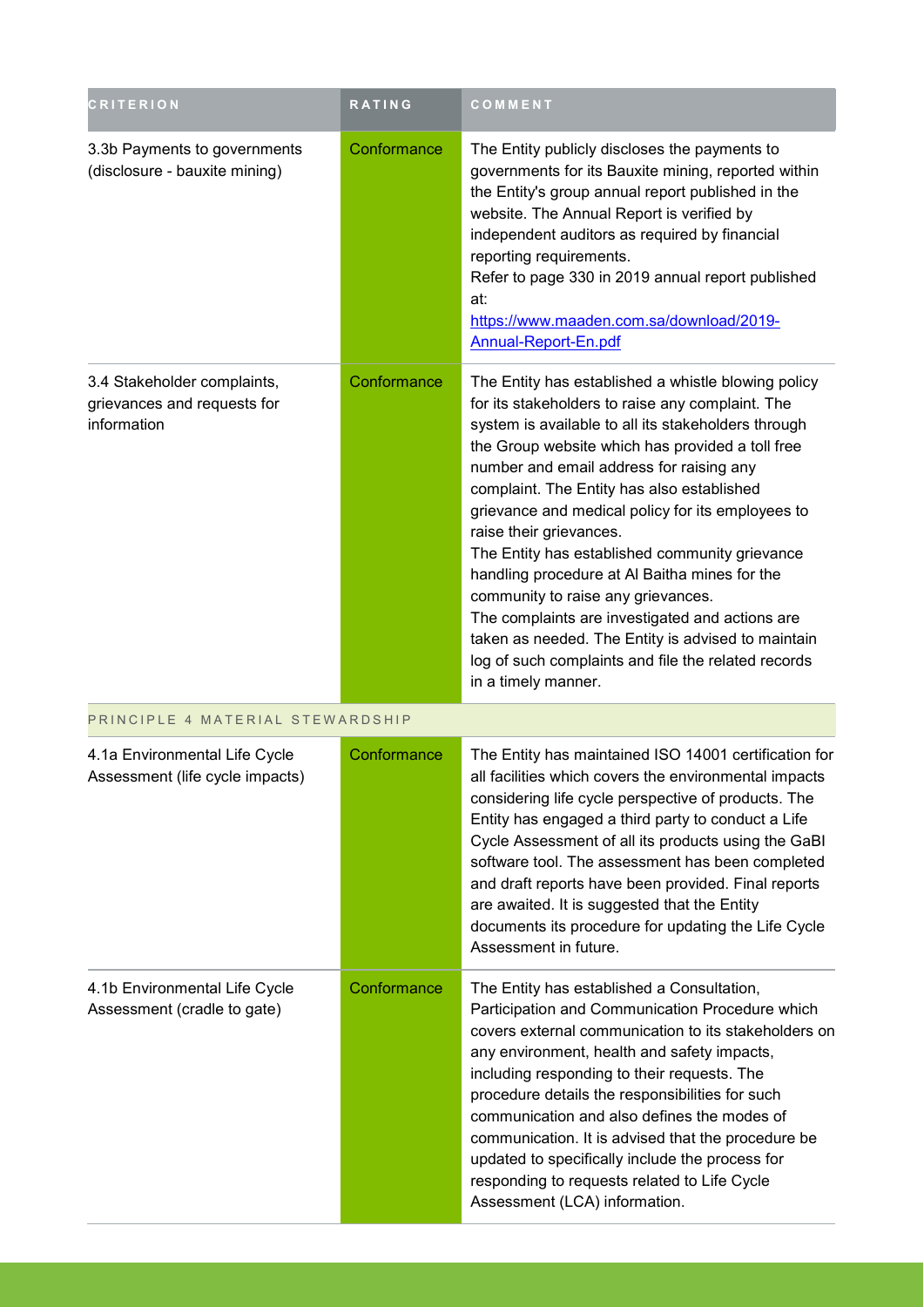| <b>CRITERION</b>                                                       | RATING      | COMMENT                                                                                                                                                                                                                                                                                                                                                                                                                                                                                                                                                                                                                                                                                                                                                                           |
|------------------------------------------------------------------------|-------------|-----------------------------------------------------------------------------------------------------------------------------------------------------------------------------------------------------------------------------------------------------------------------------------------------------------------------------------------------------------------------------------------------------------------------------------------------------------------------------------------------------------------------------------------------------------------------------------------------------------------------------------------------------------------------------------------------------------------------------------------------------------------------------------|
| 4.1c Environmental Life Cycle<br>Assessment (public<br>communication)  | Conformance | The Entity has not shared the Life Cycle Assessment<br>(LCA) information with the public so far. This is<br>because the study was recently completed and the<br>final reports are still being finalised.                                                                                                                                                                                                                                                                                                                                                                                                                                                                                                                                                                          |
| 4.2 Product design                                                     | Conformance | The Entity has a Rolling mill which produces Auto<br>sheet coils and Can body coils. There are no new<br>products developed since inception of the facility.<br>The Entity conducted the Best Available Technique<br>(BAT) assessment through an external consultant<br>during the design of the facility to ensure application<br>of the most effective and advanced production<br>processes, methods/ technologies or operational<br>practices to prevent and where that is not<br>practicable, to reduce emissions or discharges and<br>other impacts to the environment. The existing<br>products are produced using recycled material. The<br>Entity may document the process for conducting Life<br>Cycle Assessments (LCA) for any new product using<br>the GaBi software. |
| 4.3a Aluminium Process Scrap<br>(targets)                              | Conformance | The Entity has established process controls<br>parameters in each plant to reduce the generation of<br>Aluminium process scrap. Operators have been<br>trained suitably and the process control parameters<br>are monitored regularly. The Entity has mapped its<br>scrap generated from different sources in the cast<br>house and rolling mill and reflected it in the Scrap<br>Management System (MES). The Entity recycles<br>100% of its generated scrap through Can<br>Reclamation Unit (CRU) & Cast House furnace.<br>Besides their own scrap, the Entity also recycles<br>scrap generated by its customers for rolled products.                                                                                                                                           |
| 4.3b Aluminium Process Scrap<br>(alloy separation)                     | Conformance | The Entity has documented and implemented a<br>procedure for product identification and traceability<br>which defines the product identification process for<br>different types of products. The alloys and grades of<br>the product including non-conforming product for<br>recycling, can be tracked from the identification<br>labels/marks on them. The Entity does not send any<br>material outside for recycling as they have their own<br>facility for processing scrap material.<br>The Entity has documented work instruction covering<br>requirement for identification of scrap material.<br>Different scrap materials in the facility were found to<br>be stored in individual bins with suitably<br>identification.                                                  |
| 4.4a Collection and recycling of<br>products at end-of-life (strategy) | Conformance | The Entity as part of its recycling strategy has<br>installed a Can Reclamation Unit (CRU) which                                                                                                                                                                                                                                                                                                                                                                                                                                                                                                                                                                                                                                                                                  |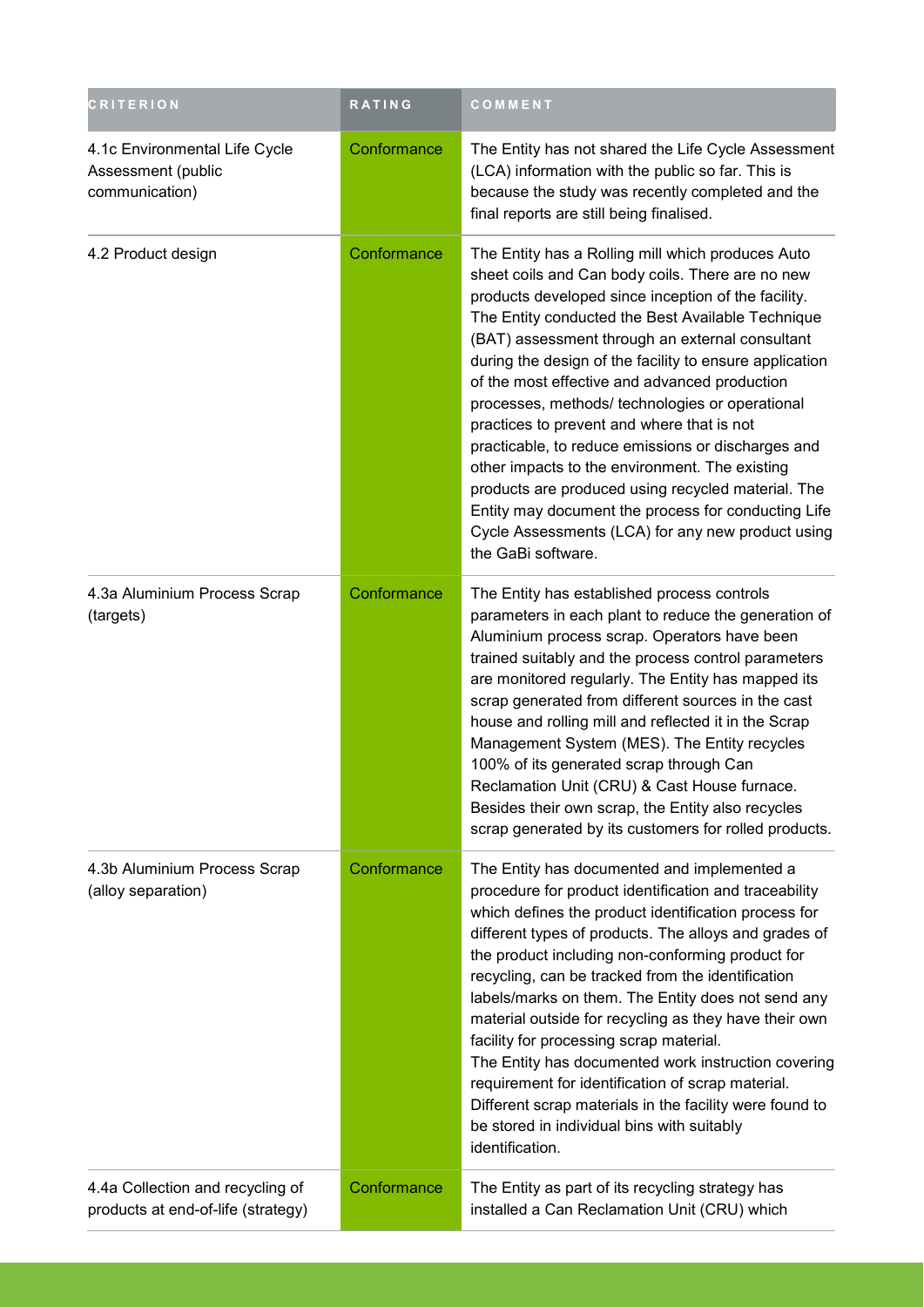| <b>CRITERION</b>                                                            | RATING                    | COMMENT                                                                                                                                                                                                                                                                                                                                                                                                                                                                                                                                     |
|-----------------------------------------------------------------------------|---------------------------|---------------------------------------------------------------------------------------------------------------------------------------------------------------------------------------------------------------------------------------------------------------------------------------------------------------------------------------------------------------------------------------------------------------------------------------------------------------------------------------------------------------------------------------------|
|                                                                             |                           | recycles Used Beverage Can (UBC) scrap collected<br>by local, regional, national & international recycling<br>systems/suppliers. The Entity has targets to increase<br>the procurement of UBC scrap by 50% of its current<br>volume until year 2025 and is constantly adding new<br>metal scrap suppliers to its approved list. The Entity<br>is also buying scrap of their own products generated<br>by its customers to support its strategy.                                                                                             |
| 4.4b Collection and recycling of<br>products at end-of-life<br>(engagement) | Conformance               | The Entity has engaged with various national and<br>internal scrap dealers to increase the scrap<br>quantities for recycling in its Can Reclamation Unit<br>(CRU). The Entity is constantly adding new scrap<br>suppliers to its approved list after conducting due<br>diligence checks. The Entity is also buying scrap<br>generated by its customers from its own product for<br>recycling in CRU. The quantity of scrap procured is<br>measured and rate of recycled material used in the<br>rolling mill is monitored on monthly basis. |
| PRINCIPLE 5 GREENHOUSE GAS EMISSIONS                                        |                           |                                                                                                                                                                                                                                                                                                                                                                                                                                                                                                                                             |
| 5.1 Disclosure of GHG emissions<br>and energy use                           | Minor Non-<br>Conformance | The Entity's 2019 Group Sustainability Report has<br>reflected the Greenhouse Gas (GHG) emission and<br>energy use information for the whole group on<br>pages 63 and 66 respectively. The data pertaining<br>to Aluminium business has not been reported<br>separately. The Report also does not include<br>information related to the source of energy use. The<br>sustainability report is available at:<br>https://www.maaden.com.sa/download/2019-<br>Maaden-Sustainability-Report.pdf                                                 |
| 5.2 GHG emissions reductions                                                | Minor Non-<br>Conformance | The Entity has established time-bound Greenhouse<br>Gas (GHG) emission reduction targets for the next<br>five years and ten years, and implements identified<br>improvement projects to achieve these targets. The<br>targets are established based on analysis of<br>material sources of Direct and Indirect GHG<br>Emissions. However, the Entity has not published<br>the time-bound GHG emissions reduction targets<br>either through sustainability report or through<br>annual report.                                                |
| 5.3a Aluminium Smelting<br>(management system)                              | Conformance               | The Entity maintains necessary Management<br>Systems to identify Greenhouse Gas (GHG)<br>emissions, evaluate significance of impact<br>considering the current operating controls<br>established through standard work instructions, and<br>implements further action plans as needed to limit<br>the Direct GHG emissions.                                                                                                                                                                                                                 |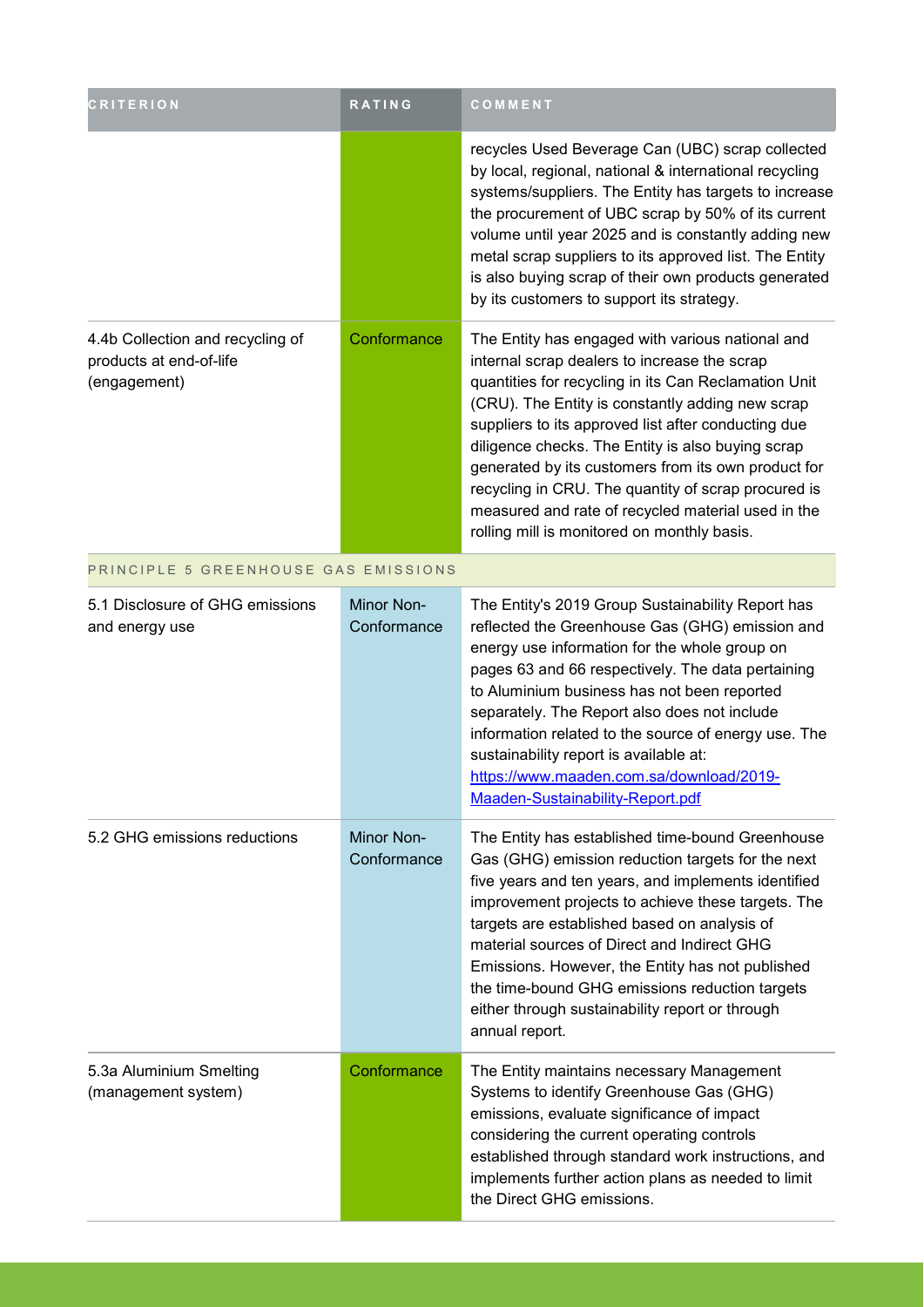| <b>CRITERION</b>                                      | <b>RATING</b>  | <b>COMMENT</b>                                                                                                                                                                        |  |
|-------------------------------------------------------|----------------|---------------------------------------------------------------------------------------------------------------------------------------------------------------------------------------|--|
| 5.3b Aluminium Smelting (up to<br>and including 2020) | Conformance    | The Entity has achieved 7.731 tonnes CO2-eq per<br>metric tonne Aluminium in 2020, and maintained<br>between 7.7 and 7.8 tonnes CO2-eq per metric<br>tonne Aluminium in 2017 to 2019. |  |
| 5.3c Aluminium Smelting (after<br>2020)               | Not Applicable | The Entity started its smelter operations before<br>2020, hence this criterion is not applicable.                                                                                     |  |
| PRINCIPLE 6 EMISSIONS, EFFLUENTS AND WASTE            |                |                                                                                                                                                                                       |  |
| 6.1 Emissions to Air                                  | Conformance    | The Entity is implementing management system<br>procodures and controls to identify ovaluate                                                                                          |  |

| 0. I EMISSIONS tO AIR                                                   | Conformance | The Entity is implementing management system<br>procedures and controls to identify, evaluate,<br>monitor and measure air emissions that has<br>adverse effect to environment and humans. The<br>actual emissions by source and process are<br>internally and externally reported against internal<br>limits for improvement and external limits for<br>compliance. Internal limits are established for air<br>emission measurements as a tool for improvement<br>over period of time supported by continual<br>improvement framework such as Kaizen or other<br>type of small improvements, and capital<br>improvement through projects. |
|-------------------------------------------------------------------------|-------------|-------------------------------------------------------------------------------------------------------------------------------------------------------------------------------------------------------------------------------------------------------------------------------------------------------------------------------------------------------------------------------------------------------------------------------------------------------------------------------------------------------------------------------------------------------------------------------------------------------------------------------------------|
| 6.2 Discharges to Water                                                 | Conformance | The Entity is a zero process water discharge facility<br>and does not have any direct discharge to water in<br>all its operations. The Entity has constructed<br>Natural Engineered Wastewater treatment (NEWT)<br>facility to treat both process and sanitary<br>wastewater at its smelter site. Hence, there is no<br>need for quantifying or reporting discharges to<br>water that have adverse effects on humans or the<br>environment.                                                                                                                                                                                               |
| 6.3a Assessment and Management<br>of Spills and Leakage<br>(assessment) | Conformance | The Entity has conducted environmental aspect<br>impact assessments for all the plants as a part of its<br>Environmental Management System. The<br>assessment has covered the aspect of spill and<br>leakage and has assessed its impact on air, water<br>or soil by following a defined criteria. The Entity has<br>also conducted Process Hazard Analysis (PHA) for<br>all the plants wherein process failures are assessed<br>including failures which may lead to potential spills<br>and leakage which can have impact on air, water or<br>soil.                                                                                     |
| 6.3b Assessment and Management<br>of Spills and Leakage<br>(management) | Conformance | The Entity has established a spill response plan<br>which includes internal and external communication<br>requirements and provides mitigation actions to be<br>taken in case of spill or leak. The Entity has also<br>documented control measures to prevent the spill<br>incident in the aspect impact register following the                                                                                                                                                                                                                                                                                                           |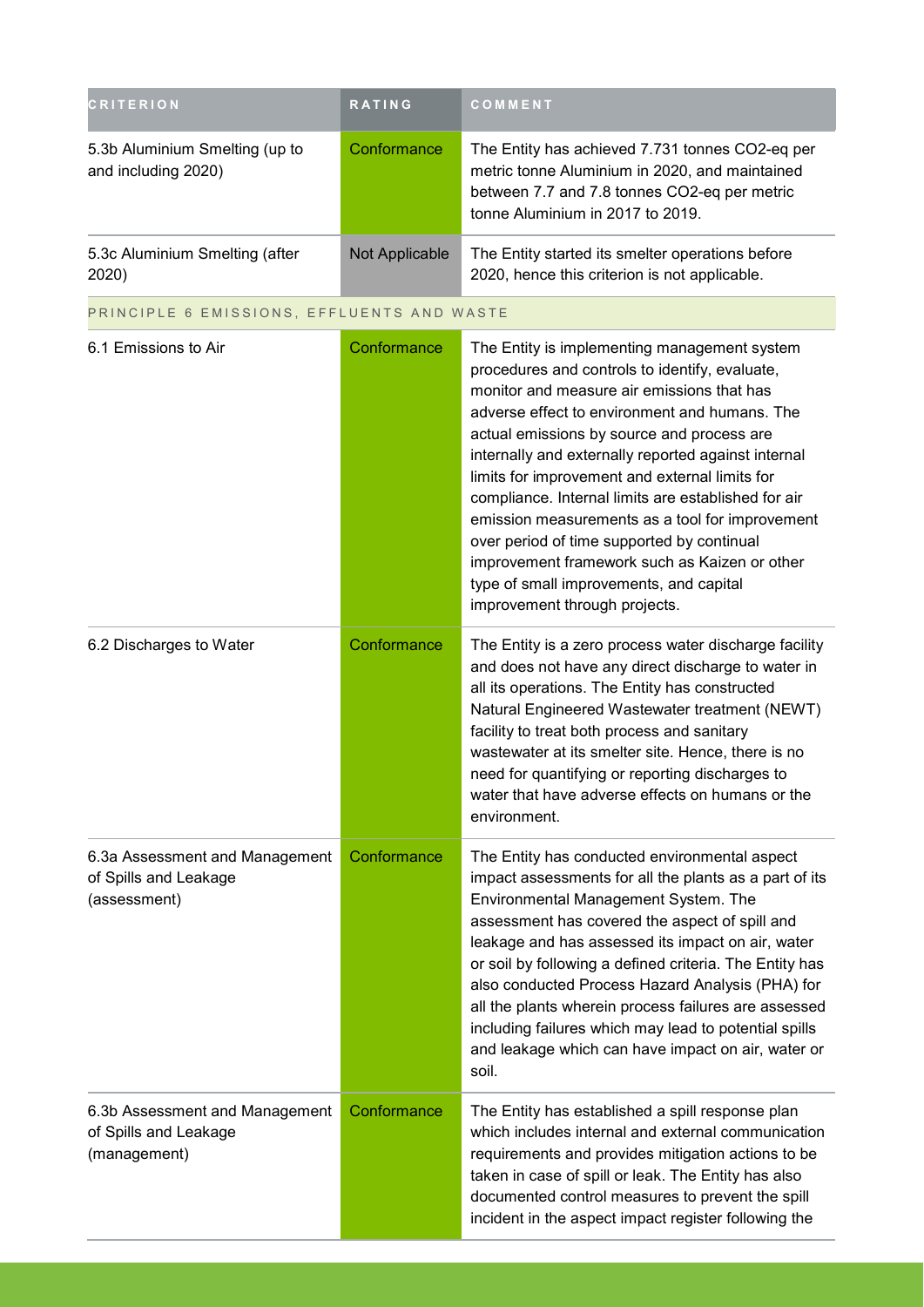| <b>CRITERION</b>                                    | RATING                           | COMMENT                                                                                                                                                                                                                                                                                                                                                                                                                                                                |
|-----------------------------------------------------|----------------------------------|------------------------------------------------------------------------------------------------------------------------------------------------------------------------------------------------------------------------------------------------------------------------------------------------------------------------------------------------------------------------------------------------------------------------------------------------------------------------|
|                                                     |                                  | concept of hierarchy of controls. The Entity has an<br>area monitoring system by the field operators to<br>detect any spill in the facility. Employees have been<br>trained on the control measures needed to prevent<br>the spill and on the spill response plan to respond<br>to any spill incident.                                                                                                                                                                 |
| 6.4a Reporting of Spills (immediate<br>disclosure)  | Conformance                      | The Entity has defined a spill response plan to<br>address the requirements to disclose any to<br>affected parties the potential impact of significant<br>Spills immediately after an incident. The<br>responsibility for such communication is also<br>covered in the procedure.                                                                                                                                                                                      |
| 6.4b Reporting of Spills (regular<br>reporting)     | Minor Non-<br>Conformance        | The Entity publicly discloses Impact Assessments<br>of the Major Spills and remediation actions taken, in<br>its Group Sustainability Report on page No 84. The<br>Entity has not the included information related to<br>minor spill and leak incidents including its impact<br>and the remediation actions taken in this report.<br>The sustainability report can be found at:<br>https://www.maaden.com.sa/download/2019-<br>Maaden-Sustainability-Report.pdf        |
| 6.5a Waste management and<br>reporting (strategy)   | Conformance                      | The Entity has developed a waste management<br>procedure which addresses the requirements for<br>waste minimization, waste recycling, waste<br>classification, waste storage and waste disposal in<br>line with waste mitigation hierarchy. The Entity has<br>defined waste intensity targets and defined action<br>plans across all plants for reducing the waste<br>intensity. Performance is monitored on monthly<br>basis.                                         |
| 6.5b Waste management and<br>reporting (disclosure) | <b>Minor Non-</b><br>Conformance | The Entity has reported the generated hazardous<br>and non-hazardous waste quantity for the group in<br>the group annual sustainability report on page<br>number 73. The Entity has not reported this<br>information separately for the Aluminium business.<br>Also the associated waste disposal methods are<br>not included in the report. Sustainability report can<br>be found at:<br>https://www.maaden.com.sa/download/2019-<br>Maaden-Sustainability-Report.pdf |
| 6.6a Bauxite Residue (storage<br>construction)      | Conformance                      | The Entity has designed and constructed a 'State of<br>the Art' bauxite residue storage facility by engaging<br>an internationally renowned engineering consultant.<br>The storage cells have three layers of liner material<br>to prevent any leachate. The facility is approved by<br>regulatory body and there are boreholes                                                                                                                                        |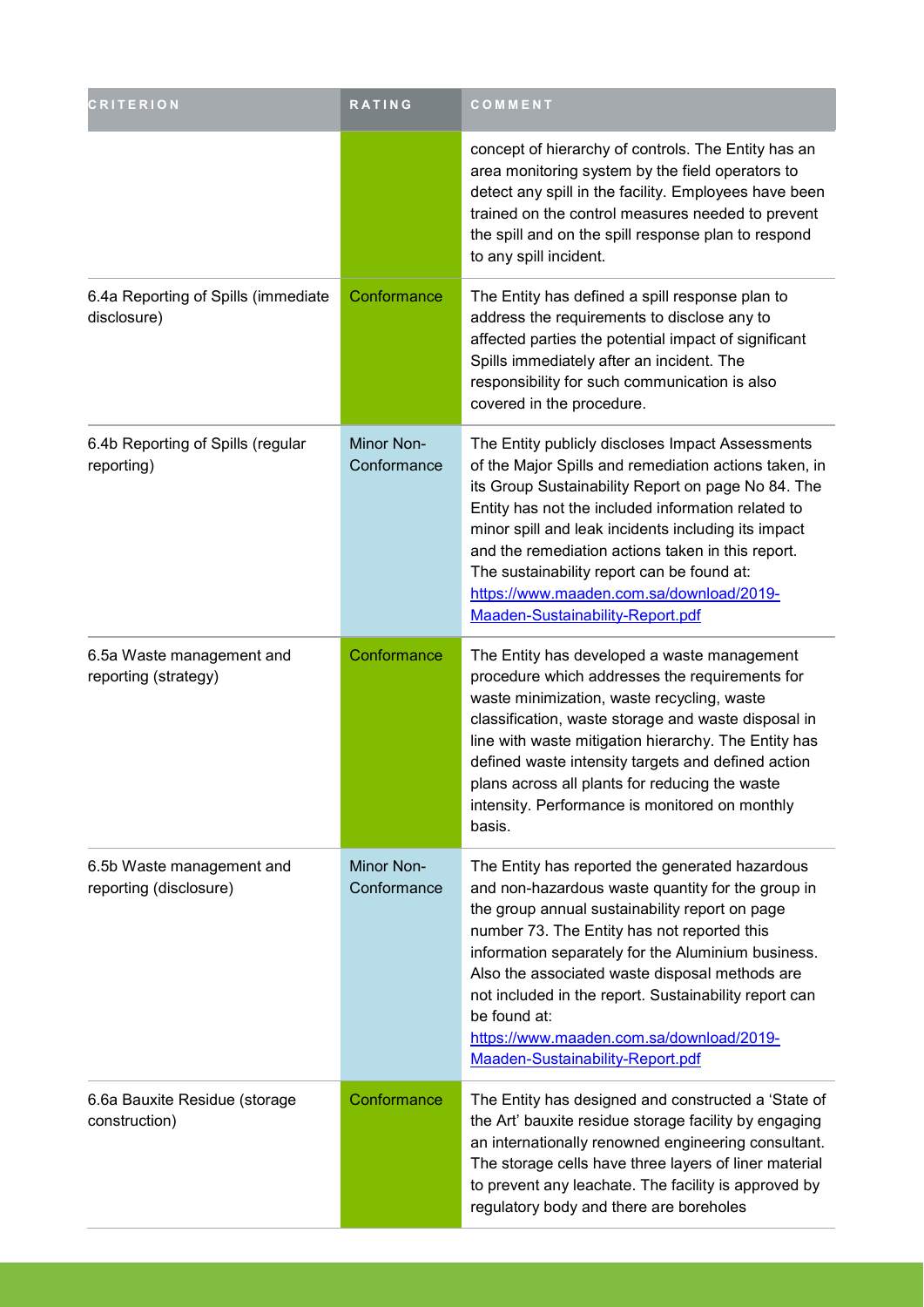| <b>CRITERION</b>                                          | RATING      | COMMENT                                                                                                                                                                                                                                                                                                                                                                                                                                                                                                                                                                                                                                                     |
|-----------------------------------------------------------|-------------|-------------------------------------------------------------------------------------------------------------------------------------------------------------------------------------------------------------------------------------------------------------------------------------------------------------------------------------------------------------------------------------------------------------------------------------------------------------------------------------------------------------------------------------------------------------------------------------------------------------------------------------------------------------|
|                                                           |             | constructed at different locations to monitor the<br>water quality at periodic intervals.                                                                                                                                                                                                                                                                                                                                                                                                                                                                                                                                                                   |
| 6.6b Bauxite Residue (integrity<br>checks and controls)   | Conformance | The Entity has constructed ground water wells at<br>different locations in the bauxite residue storage<br>area which are monitored on annual basis. The<br>results have not shown any possible leachate to the<br>ground water.<br>The Entity engaged a third party to conduct the<br>integrity assessment of the embankment walls of<br>the bauxite residue storage cells in December<br>2019. The results concluded that walls have<br>adequate strength and no stability-related or<br>settlement-related failure is expected to occur.                                                                                                                  |
| 6.6c Bauxite Residue (water<br>discharge)                 | Conformance | The Entity does not discharge any water recovered<br>from the bauxite storage facility. The water is stored<br>in the water pond designed with three layer lining<br>material and is re-used for dust suppression and to<br>maintain moisture.                                                                                                                                                                                                                                                                                                                                                                                                              |
| 6.6d Bauxite Residue (marine and<br>aquatic environments) | Conformance | The Entity has a facility suitably designed to store<br>bauxite residue material. The material is transferred<br>to the storage cells through pipelines and through<br>trucks. The Entity has not discharged any bauxite<br>residue material to any aquatic or marine<br>environment.                                                                                                                                                                                                                                                                                                                                                                       |
| 6.6e Bauxite Residue (start of the<br>art technologies)   | Conformance | The Entity has designed and constructed a 'State of<br>the Art' bauxite residue storage facility by engaging<br>internationally renowned engineering consultant.<br>The storage cells have multiple layers of liner<br>material to prevent any leachate. The facility is<br>approved by regulatory body and there is no<br>lagooning of the material observed at site.<br>The Entity is also exploring alternate uses of<br>bauxite residue material by mixing it with gypsum<br>which is produced from adjacent phosphate plant<br>and available in bulk. The samples have been<br>prepared for the mix material but the tests are yet to<br>be performed. |
| 6.6f Bauxite Residue (remediation)                        | Conformance | The Entity's refining facility will be operational for<br>more than 40 years and hence there is no<br>remediating plan needed for the bauxite residue<br>area in the near future. The bauxite residue storage<br>cells are designed to prevent any adverse<br>environment impact to the storage area. The Entity<br>is studying options to find the alternate use of the<br>bauxite residue material.                                                                                                                                                                                                                                                       |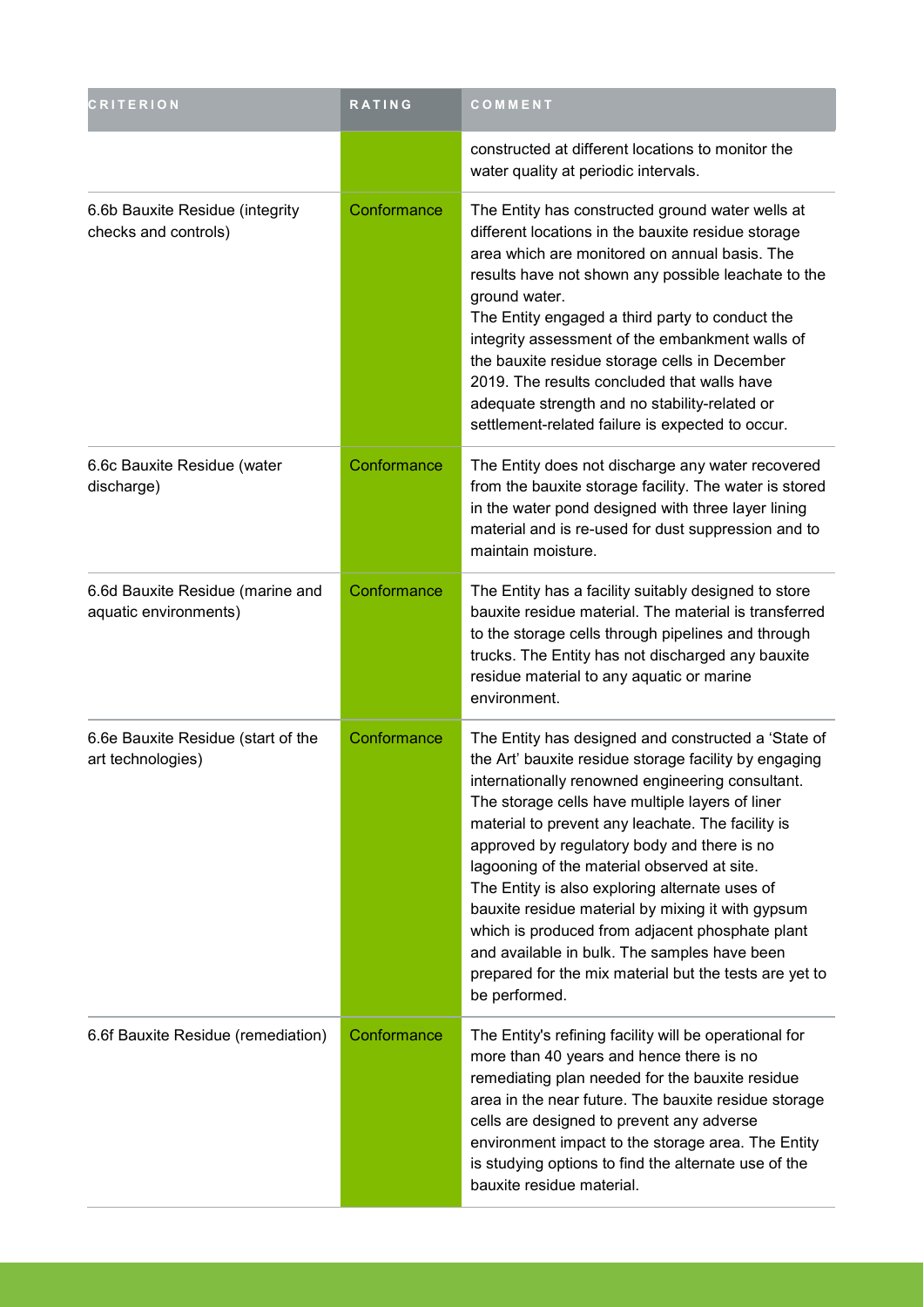| <b>CRITERION</b>                                                 | RATING                    | COMMENT                                                                                                                                                                                                                                                                                                                                                                                                                                                                                                                                                    |
|------------------------------------------------------------------|---------------------------|------------------------------------------------------------------------------------------------------------------------------------------------------------------------------------------------------------------------------------------------------------------------------------------------------------------------------------------------------------------------------------------------------------------------------------------------------------------------------------------------------------------------------------------------------------|
| 6.7a Spent Pot Lining (SPL)<br>(storage and management)          | Conformance               | The Entity stores Spent Pot Lining (SPL) material in<br>a dedicated facility suitable for its storage which<br>has paved flooring to avoid leachates. The facility is<br>completely covered to prevent any water ingress.<br>SPL is stored for a short period of time and then<br>transported to the cement mill regularly where it is<br>used as an ingredient.                                                                                                                                                                                           |
| 6.7b Spent Pot Lining (SPL)<br>(recovery and recycling)          | Conformance               | The Entity recovers the carbon and refractory<br>materials from the Spent Pot Lining (SPL) in the<br>form of 1st cut and 2nd cut respectively. The<br>recovery percentage of first cut material has<br>improved from 55.8% in 2020 to 62.5% in 2021.<br>The Entity recycles the 1st cut and mix cut material<br>as the same is sent to cement mill where it is used<br>as a fuel. Samples from 2nd cut material have also<br>been sent for trials. The Entity has not sent any<br>SPL material for landfilling in the year 2021.                           |
| 6.7c Spent Pot Lining (SPL)<br>(Untreated SPL)                   | Conformance               | The Entity has not sent any Spent Pot Lining (SPL)<br>material for landfilling in the year 2021. The Entity<br>sent mix cut material and partial quantity of 1st cut<br>(carbon) material at landfilling site which is<br>designed for storage of such material and approved<br>by regulatory body.                                                                                                                                                                                                                                                        |
| 6.7d Spent Pot Lining (SPL)<br>(review of alternatives)          | Conformance               | The Entity has formed a task force for Spent Pot<br>Lining (SPL) management who has the<br>responsibility to find alternative options to<br>landfilling. There is no landfilling or stockpiling of<br>Spent Pot Lining (SPL) currently undertaken. The<br>Entity has been able to find the use of carbon and<br>mix cut in the cement plants. Trials have been<br>satisfactorily conducted and approvals obtained<br>from regulatory body. For refractory materials trials<br>have been initiated late last year for its alternate<br>use in cement plant. |
| 6.7e Spent Pot Lining (SPL)<br>(marine and aquatic environments) | Conformance               | The Entity is not discharging any Spent Pot Lining<br>(SPL) to marine or aquatic environments. The<br>Entity has disposed the SPL in 2021 only to city<br>cement. In year 2020, the Entity disposed SPL to<br>City Cement, Riyadh Cement and to landfilling site.                                                                                                                                                                                                                                                                                          |
| 6.8a Dross (recovery)                                            | Minor Non-<br>Conformance | The Entity currently does not have facility to treat<br>dross and is storing the same within the plant<br>periphery. The Entity is in the process of developing<br>a dross and dross residue treatment facility through<br>built, own, operate and transfer (BOOT) agreement<br>with an external company. Early work has started at                                                                                                                                                                                                                        |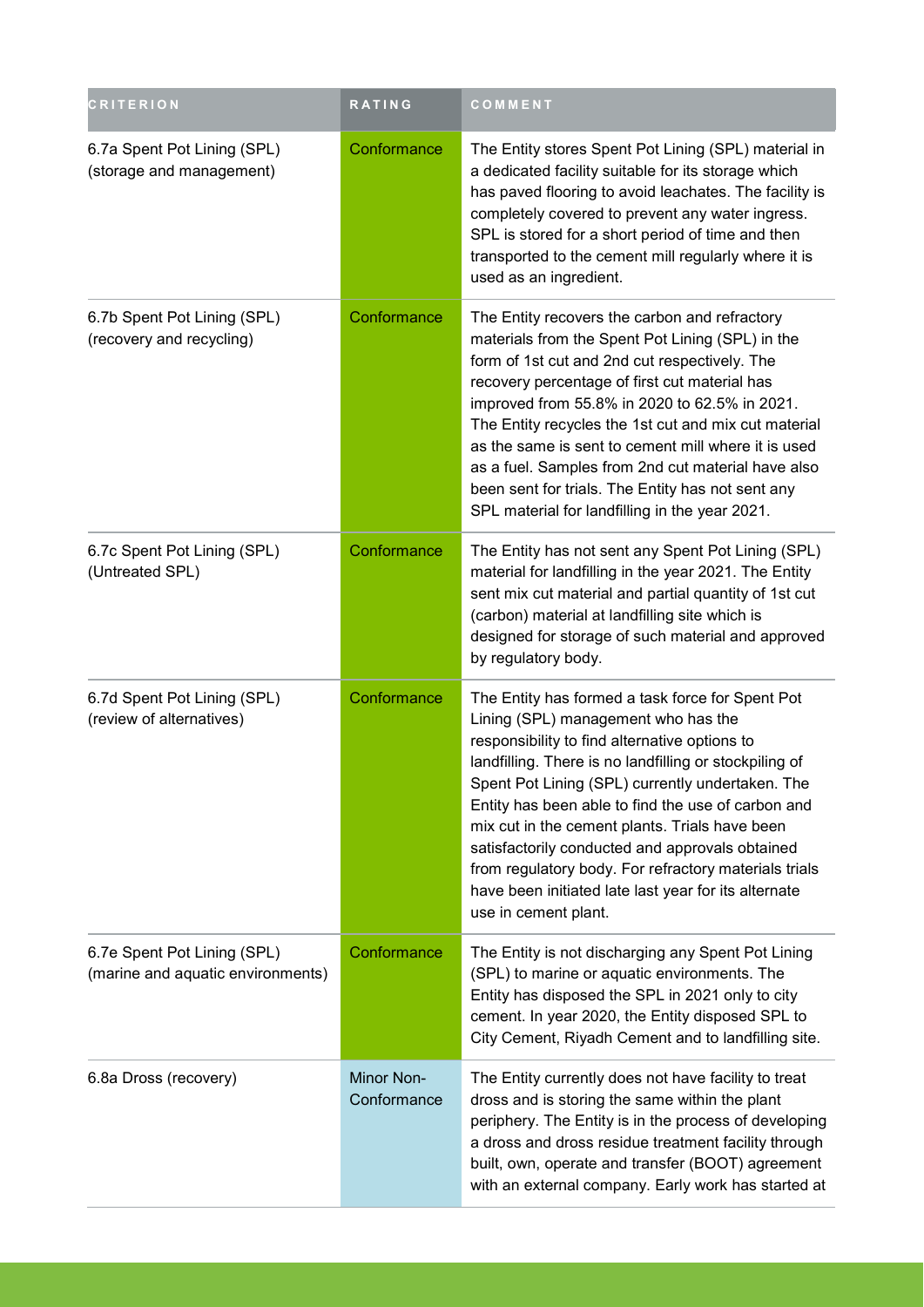| <b>CRITERION</b>                            | <b>RATING</b>                    | COMMENT                                                                                                                                                                                                                                                                                                                                                                                                                                                                                                                                                                                                                                                                                 |
|---------------------------------------------|----------------------------------|-----------------------------------------------------------------------------------------------------------------------------------------------------------------------------------------------------------------------------------------------------------------------------------------------------------------------------------------------------------------------------------------------------------------------------------------------------------------------------------------------------------------------------------------------------------------------------------------------------------------------------------------------------------------------------------------|
|                                             |                                  | site for segregation of dross as per early work<br>agreement.                                                                                                                                                                                                                                                                                                                                                                                                                                                                                                                                                                                                                           |
| 6.8b Dross (recycling)                      | <b>Minor Non-</b><br>Conformance | The Entity currently does not have a facility to treat<br>dross and is storing the dross within the plant<br>periphery. Hence the recycling of treated Dross<br>residue is not practiced. The Entity is in the process<br>of developing a dross and dross residue treatment<br>facility through built, own, operate and transfer<br>(BOOT) contract with an external company. The<br>timelines for completing the project is not included<br>in the BOOT contract. Work has started at site for<br>segregation of dross as per early work agreement.                                                                                                                                    |
| 6.8c Dross (review of alternatives)         | Conformance                      | The Entity has engaged in discussion with cement<br>plant regarding the possibility of using residual<br>dross material. The Entity has also included the<br>condition in the "letter of intent to enter into Build,<br>Own, Operate & Transfer (BOOT) contract and<br>early service agreement" with the contractor that<br>residual dross from white dross material shall be<br>suitable to be sent to industry for processing.                                                                                                                                                                                                                                                        |
| PRINCIPLE 7 WATER STEWARDSHIP               |                                  |                                                                                                                                                                                                                                                                                                                                                                                                                                                                                                                                                                                                                                                                                         |
| 7.1a Water assessment (mapping)             | Conformance                      | The Entity draws water from a desalination process<br>supplied by a third party in the smelter site, and<br>from ground water well in mining operations.<br>Consumption is monitored on monthly basis. The<br>Entity has mapped its water withdrawal and use by<br>source and type for all of its business units and<br>operations.                                                                                                                                                                                                                                                                                                                                                     |
| 7.1b Water assessment (risk<br>assessment)  | Conformance                      | The Entity has assessed the water related risk in<br>watersheds in its area of influence through the<br>environmental impact assessments conducted by<br>third parties for both Ras Al Khair (RAK) Smelter<br>site and Al Baitha Mines covering construction and<br>operational phases. The risk has been evaluated as<br>low for the RAK Aluminium site as the Entity does<br>not withdraw any ground water and does not<br>discharge any process water. For Al Baitha Mines<br>the impact of drawing water from Minjur Aquifer<br>was evaluated as significant as this aquifer will not<br>readily recharge and the draw down may result in a<br>permanent depletion of the resource. |
| 7.2a Water management<br>(management plans) | Conformance                      | The Entity has considered time bound targets to<br>reduce the water intensity as part of its<br>sustainability goals even though water is not<br>reflected as material risk for the RAK Aluminium<br>plant.                                                                                                                                                                                                                                                                                                                                                                                                                                                                             |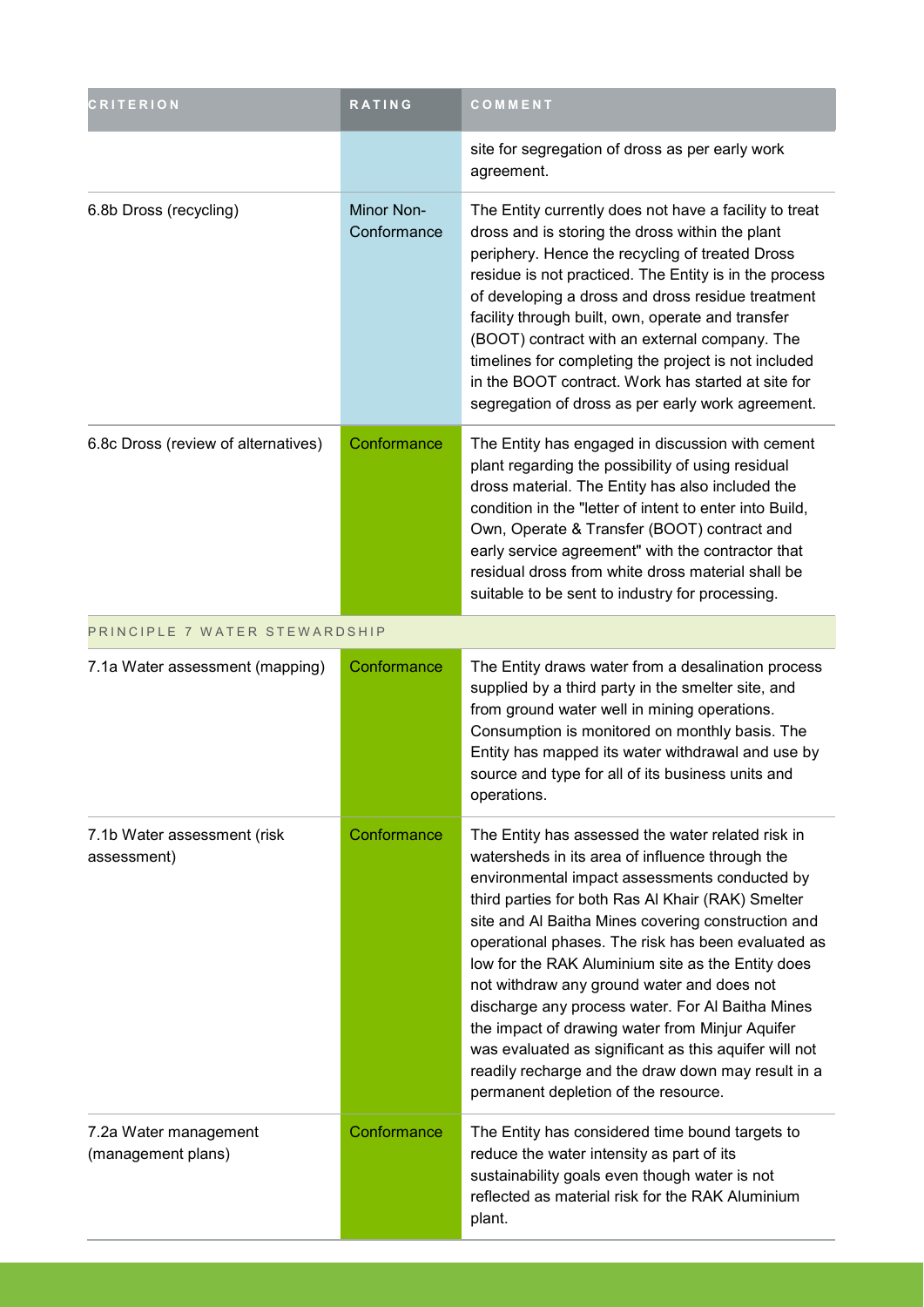| <b>CRITERION</b>                                            | RATING                           | COMMENT                                                                                                                                                                                                                                                                                                                                                                                                                                                                                                                                                                                                                                                                                                                                             |
|-------------------------------------------------------------|----------------------------------|-----------------------------------------------------------------------------------------------------------------------------------------------------------------------------------------------------------------------------------------------------------------------------------------------------------------------------------------------------------------------------------------------------------------------------------------------------------------------------------------------------------------------------------------------------------------------------------------------------------------------------------------------------------------------------------------------------------------------------------------------------|
|                                                             |                                  | For Al Baitha mines, water consumption was<br>identified as a material risk and the Entity has<br>implemented various actions as specified in<br><b>Operational Environment and Social Management</b><br>Plan (OESMP) to optimize the water consumption.<br>The actual consumption for Al Baitha mines has<br>been reported as significantly lower than the<br>expected consumption in the quarterly monitoring<br>reports.                                                                                                                                                                                                                                                                                                                         |
| 7.2b Water management<br>(monitoring)                       | Conformance                      | The Entity monitors the water intensity on monthly<br>basis to review the performance against set targets.<br>The Entity also monitors the ground water well<br>quality on a periodical basis in line with the local<br>regulation to ensure effectiveness of controls.                                                                                                                                                                                                                                                                                                                                                                                                                                                                             |
| 7.3 Disclosure of water usage and<br>risks                  | <b>Minor Non-</b><br>Conformance | The Entity has published its Group Annual<br>Sustainability Report as per the core level of Global<br>Reporting Initiative (GRI) standard wherein material<br>water related risks and water consumption is<br>reported for the whole group on page 56. The Entity<br>has not reported separate information for the<br>Aluminium business. The report can be found at:<br>https://www.maaden.com.sa/download/2019-<br>Maaden-Sustainability-Report.pdf                                                                                                                                                                                                                                                                                               |
| PRINCIPLE 8 BIODIVERSITY                                    |                                  |                                                                                                                                                                                                                                                                                                                                                                                                                                                                                                                                                                                                                                                                                                                                                     |
| 8.1 Biodiversity assessment                                 | Minor Non-<br>Conformance        | The Entity has conducted a supplementary<br>Environmental Impact Assessment (EIA) for Ras Al<br>Khair (RAK) Smelter site and Al Baitha Mines to<br>assess the biodiversity impact as per International<br>Finance Corporation Performance Standard (IFC<br>PS6) for construction and operational phase. There<br>was a vegetation assessment undertaken for the<br>RAK Smelter project in 2015 but there is no<br>subsequent review done to assess the overall<br>biodiversity impacts during operational phase.<br>There was another biodiversity assessment for AI<br>Baitha mines conducted in 2018 but there was no<br>comparison undertaken with the 2012 report to<br>assess the ongoing biodiversity impacts due to<br>operational activity. |
| 8.2a Biodiversity management<br>(biodiversity action plans) | Not Applicable                   | The Environmental Impact Assessment reports for<br>RAK Aluminium Project and Al Baitha Mines project<br>have determined the Biodiversity Impact as Low<br>and hence there was no requirement to prepare a<br>biodiversity action plan.                                                                                                                                                                                                                                                                                                                                                                                                                                                                                                              |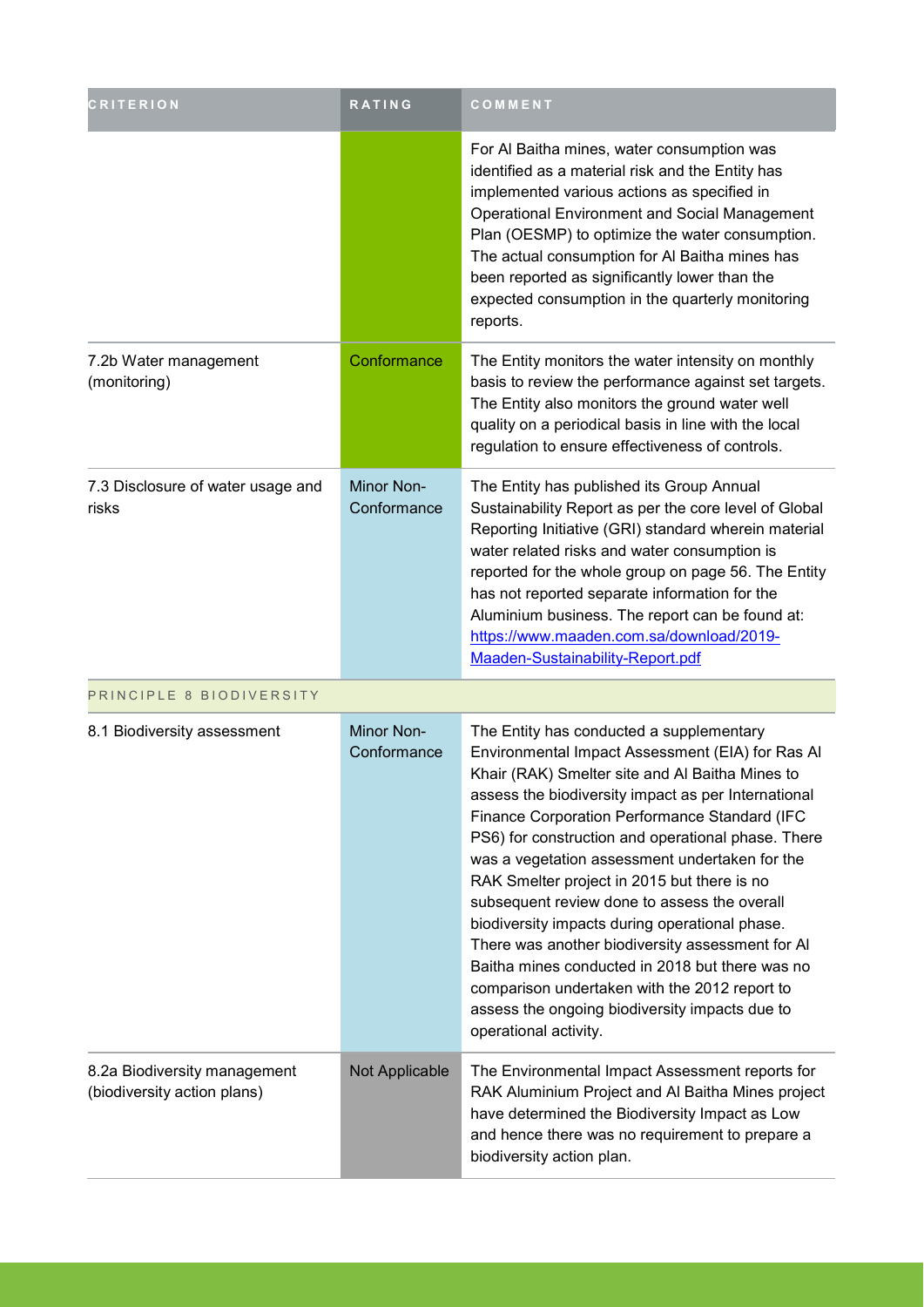| <b>CRITERION</b>                                                                          | <b>RATING</b>                    | COMMENT                                                                                                                                                                                                                                                                                                                                                                                                                                                                                             |
|-------------------------------------------------------------------------------------------|----------------------------------|-----------------------------------------------------------------------------------------------------------------------------------------------------------------------------------------------------------------------------------------------------------------------------------------------------------------------------------------------------------------------------------------------------------------------------------------------------------------------------------------------------|
| 8.2b Biodiversity management<br>(consultation and mitigation<br>hierarchy)                | Not Applicable                   | The Environmental Impact Assessment reports for<br>Ras Al Khair (RAK) Aluminium Project and Al<br>Baitha mine project have determined the<br>biodiversity impact as low and hence there was no<br>requirement to prepare a biodiversity action plan.                                                                                                                                                                                                                                                |
| 8.2c Biodiversity management<br>(reporting)                                               | Not Applicable                   | The Environmental Impact Assessment reports for<br>Ras Al Khair (RAK) Aluminium Project and Al<br>Baitha mine project have determined the<br>biodiversity impact as low and hence there was no<br>requirement to prepare a biodiversity action plan.                                                                                                                                                                                                                                                |
| 8.3 Alien Species                                                                         | <b>Minor Non-</b><br>Conformance | The Entity needs to conduct the biodiversity impact<br>assessment due to introduction of alien species for<br>the Ras Al Khair (RAK) Aluminium plant to review if<br>the impact is significant or not.<br>The Entity has determined mitigation action in<br>supplementary Environmental Impact Assessment<br>report 2012 for control of alien species for Al Baitha<br>mining site. The Entity also needs to monitor the<br>implementation status of these actions and review<br>its effectiveness. |
| 8.4a Commitment to "No Go" in<br>World Heritage properties<br>(exploration and new mines) | Not Applicable                   | The Entity does not have any plans to develop or<br>explore new mines but they have a process to<br>conduct Environment Impact Assessment (EIA)<br>studies in line with International Finance<br>Corporation Performance Standards (IFC PS) for<br>any such project.                                                                                                                                                                                                                                |
| 8.4b Commitment to "No Go" in<br>World Heritage properties (existing<br>operations)       | Not Applicable                   | The Environmental Impact Assessment (EIA) for<br>Ras Al Khair (RAK) Aluminium plant and Al Baitha<br>Mines concluded that there are no World Heritage<br>Sites in the area of influence for both sites.                                                                                                                                                                                                                                                                                             |
| 8.5a Mine rehabilitation (best<br>available techniques)                                   | Conformance                      | The Entity has established a mine closure plan<br>(MCP) in consultation with stakeholders which<br>specifies the timelines for closure and which<br>specifies progressive rehabilitation of the mine. The<br>preparatory work for progressive rehabilitation has<br>started and progressive backfilling and restoration<br>of top soil is observed at the site for the areas<br>which are mined completely.                                                                                         |
| 8.5b Mine rehabilitation (financial<br>provisions)                                        | Conformance                      | The Entity has a documented Mine closure plan<br>(MCP) which incorporates a mine closure cost<br>estimate. Financial provisioning is being done as<br>per the Standardized Closure Cost Estimator Model<br>(SRCE model).                                                                                                                                                                                                                                                                            |
| PRINCIPLE 9 HUMAN RIGHTS                                                                  |                                  |                                                                                                                                                                                                                                                                                                                                                                                                                                                                                                     |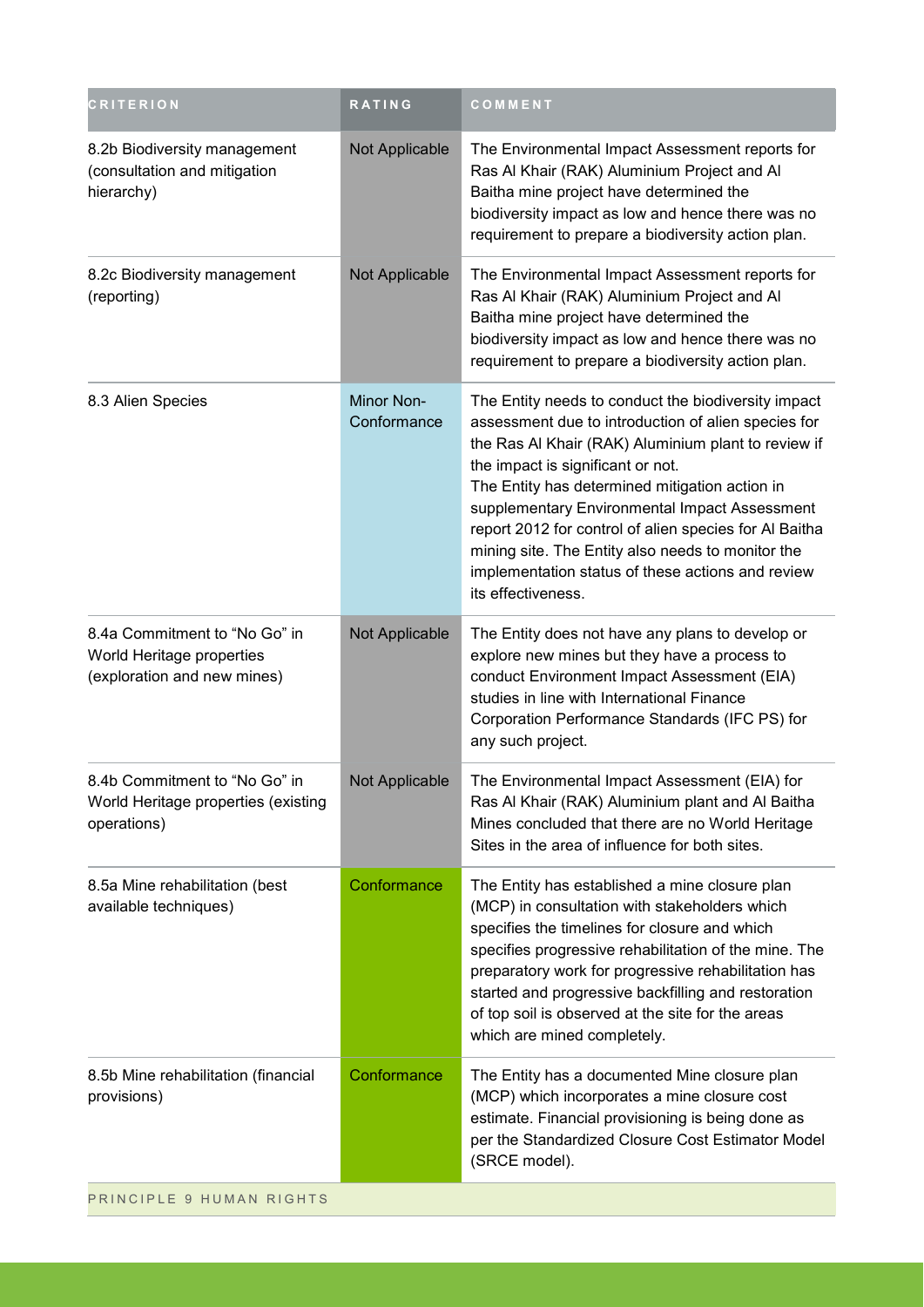| <b>CRITERION</b>                                 | <b>RATING</b>                    | COMMENT                                                                                                                                                                                                                                                                                                                                                                                                                                                                                                                                                                                                                                                                                                                                                                                                                                                                                                                                                      |
|--------------------------------------------------|----------------------------------|--------------------------------------------------------------------------------------------------------------------------------------------------------------------------------------------------------------------------------------------------------------------------------------------------------------------------------------------------------------------------------------------------------------------------------------------------------------------------------------------------------------------------------------------------------------------------------------------------------------------------------------------------------------------------------------------------------------------------------------------------------------------------------------------------------------------------------------------------------------------------------------------------------------------------------------------------------------|
| 9.1a Human Rights Due Diligence<br>(policy)      | <b>Minor Non-</b><br>Conformance | The Kingdom of Saudi Arabia is currently not a<br>signatory to the United Nations (UN) Declaration of<br>Human Rights, and as such the Entity's Code of<br>Conduct does not reflect a commitment towards<br>conventions referred in the UN Guiding Principles<br>(UNGP) which have not been adopted by the<br>Kingdom of Saudi Arabia.<br>The Entity however has defined its Code of<br>Conduct which includes a commitment to respect<br>human rights recognized by Islamic Sharia and<br>United Nations human rights conventions including<br>conventions of the International Labor Organization,<br>to the extent adopted by Saudi Arabia. All<br>employees are trained on this Code of Conduct on<br>annual basis.                                                                                                                                                                                                                                      |
| 9.1b Human Rights Due Diligence<br>(process)     | Conformance                      | The Kingdom of Saudi Arabia is currently not a<br>signatory to the United Nations (UN) Declaration of<br>Human Rights, and as such the Entity's Code of<br>Conduct does not reflect a commitment towards<br>conventions referred in the UN Guiding Principles<br>(UNGP) which have not been adopted by the<br>Kingdom of Saudi Arabia.<br>The Entity however, has a documented social risk<br>register wherein potential human rights related risks<br>are assessed and mitigation actions determined.<br>The Entity has also undertaken a supplementary<br>Environmental Impact Assessment for Al Baitha<br>mines and Ras Al Khair (RAK) plant site to identify<br>and mitigate social risks including human rights<br>violation risks to the local communities. For the<br>management of human rights related risks across<br>its supply chain, the Entity has implemented various<br>levels of due diligence checks based on pre-<br>determined criteria. |
| 9.1c Human Rights Due Diligence<br>(remediation) | Not Applicable                   | There have been no cases identified to date<br>wherein violation of any human rights were noted<br>that required remediation.                                                                                                                                                                                                                                                                                                                                                                                                                                                                                                                                                                                                                                                                                                                                                                                                                                |
| 9.2 Women's Rights                               | Conformance                      | The Entity has established Human Resources (HR)<br>Policies/Procedures such as Employment Policy,<br>Salary Administration Policy, Performance<br>Management Policy and Talent Development Policy<br>which ensures equal opportunities to women. This<br>contrasts with the general cultural setting for<br>women throughout Saudi Arabia under Sharia Law,<br>which still precludes many women's rights as are<br>defined in the UN Guiding Principles on Business<br>and Human Rights.                                                                                                                                                                                                                                                                                                                                                                                                                                                                     |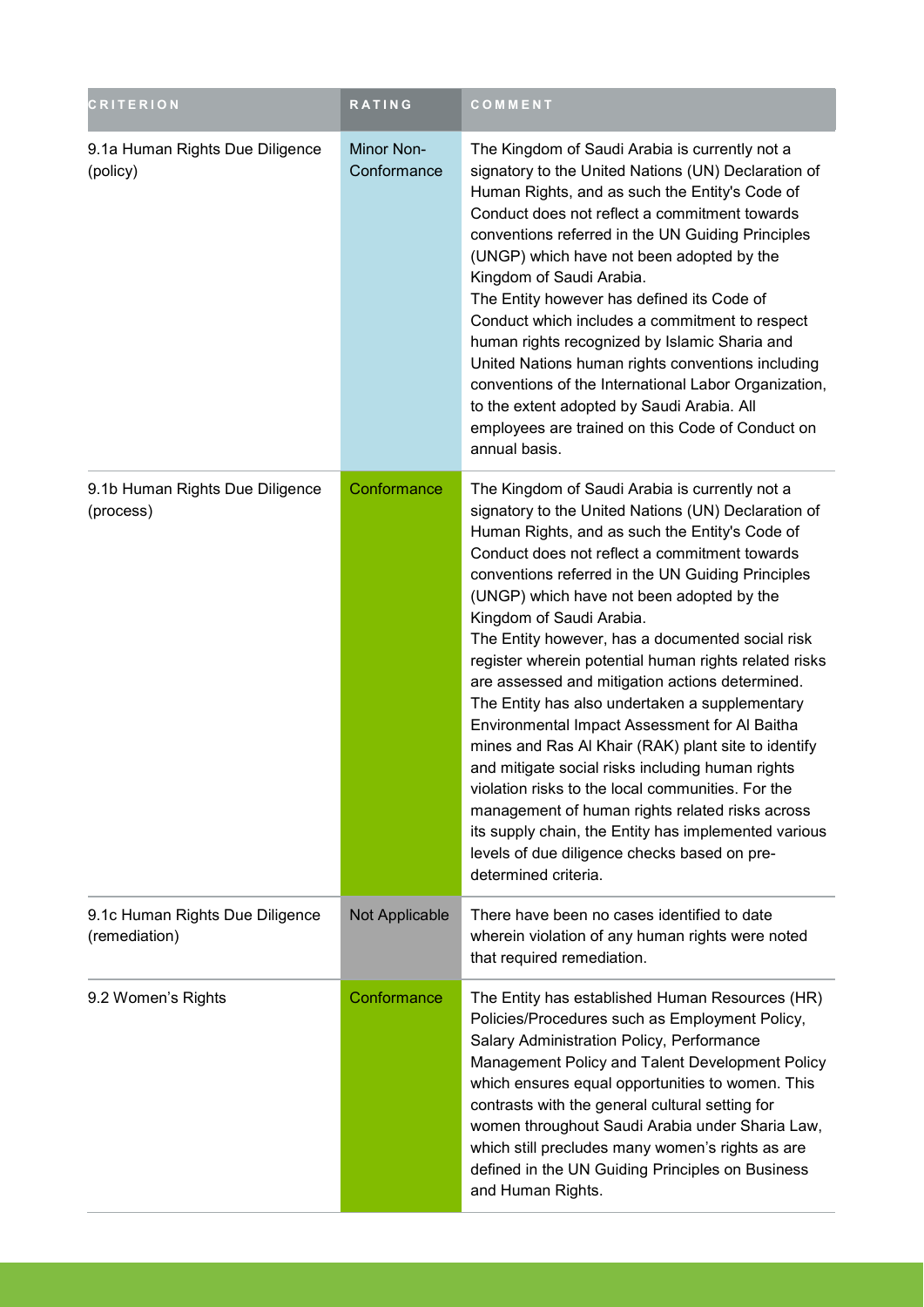| <b>CRITERION</b>                                | RATING         | COMMENT                                                                                                                                                                                                                                                                                                                                                                                                                                                                                                                                                                                                                                                                                        |
|-------------------------------------------------|----------------|------------------------------------------------------------------------------------------------------------------------------------------------------------------------------------------------------------------------------------------------------------------------------------------------------------------------------------------------------------------------------------------------------------------------------------------------------------------------------------------------------------------------------------------------------------------------------------------------------------------------------------------------------------------------------------------------|
|                                                 |                | The Salary administration policy and the<br>performance management policy specifies the<br>criteria for salary grades and criteria for promotion<br>which is performance driven and not based on<br>gender. The Entity's Code of Conduct ensures<br>respecting human rights in line with labour law<br>requirements.                                                                                                                                                                                                                                                                                                                                                                           |
| 9.3 Indigenous Peoples                          | Not Applicable | The Entity's Supplementary Environment Impact<br>Assessment report for its facilities concluded that<br>there are no Indigenous communities at both the<br>locations. Hence requirement to implement policies<br>and processes to respect the rights and interests of<br>Indigenous Peoples does not apply.                                                                                                                                                                                                                                                                                                                                                                                    |
| 9.4 Free, Prior, and Informed<br>Consent (FPIC) | Not Applicable | The Entity's Supplementary Environmental Impact<br>Assessment reports for its facilities concluded that<br>there are no Indigenous communities at both the<br>project locations. Hence the requirement for Free<br>Prior and Informed Consent does not apply.                                                                                                                                                                                                                                                                                                                                                                                                                                  |
| 9.5 Cultural and sacred heritage                | Not Applicable | The Entity has conducted an Environmental Impact<br>Assessment (EIA) for its facilities at the project<br>stage which included under its scope the evaluation<br>of any potential impact on the cultural and sacred<br>heritage. Reports concluded that there are no<br>archaeological or cultural heritage sites that exist in<br>the area of influence.                                                                                                                                                                                                                                                                                                                                      |
| 9.6a Resettlements (avoid or<br>minimise)       | Conformance    | The Entity has conducted Environment and Social<br>Impact Assessments (ESIA) as per IFC PS5<br>requirement covering alternate locations for Smelter<br>site. The study concluded that there was no<br>resettlement needed as the land was in the<br>industrial area and there was no community in the<br>area of influence.<br>The Entity conducted supplementary Environmental<br>Impact Assessment for mine site and it was<br>concluded that the resettlement of Al Baitha village<br>was needed which was executed by the Kingdom of<br>Saudi Arabia (KSA) government with formation of a<br>team from various ministries including<br>representation from the Entity and local community. |
| 9.6b Resettlements (where<br>unavoidable)       | Conformance    | The Entity has established and implemented<br>Resettlement complementary plan for supporting<br>the resettlement of Al Baitha community. The<br>resettlement was undertaken by the Kingdom of<br>Saudi Arabia government through a Royal Decree<br>involving a team from various ministries. Most of<br>the actions in the complementary plan were                                                                                                                                                                                                                                                                                                                                             |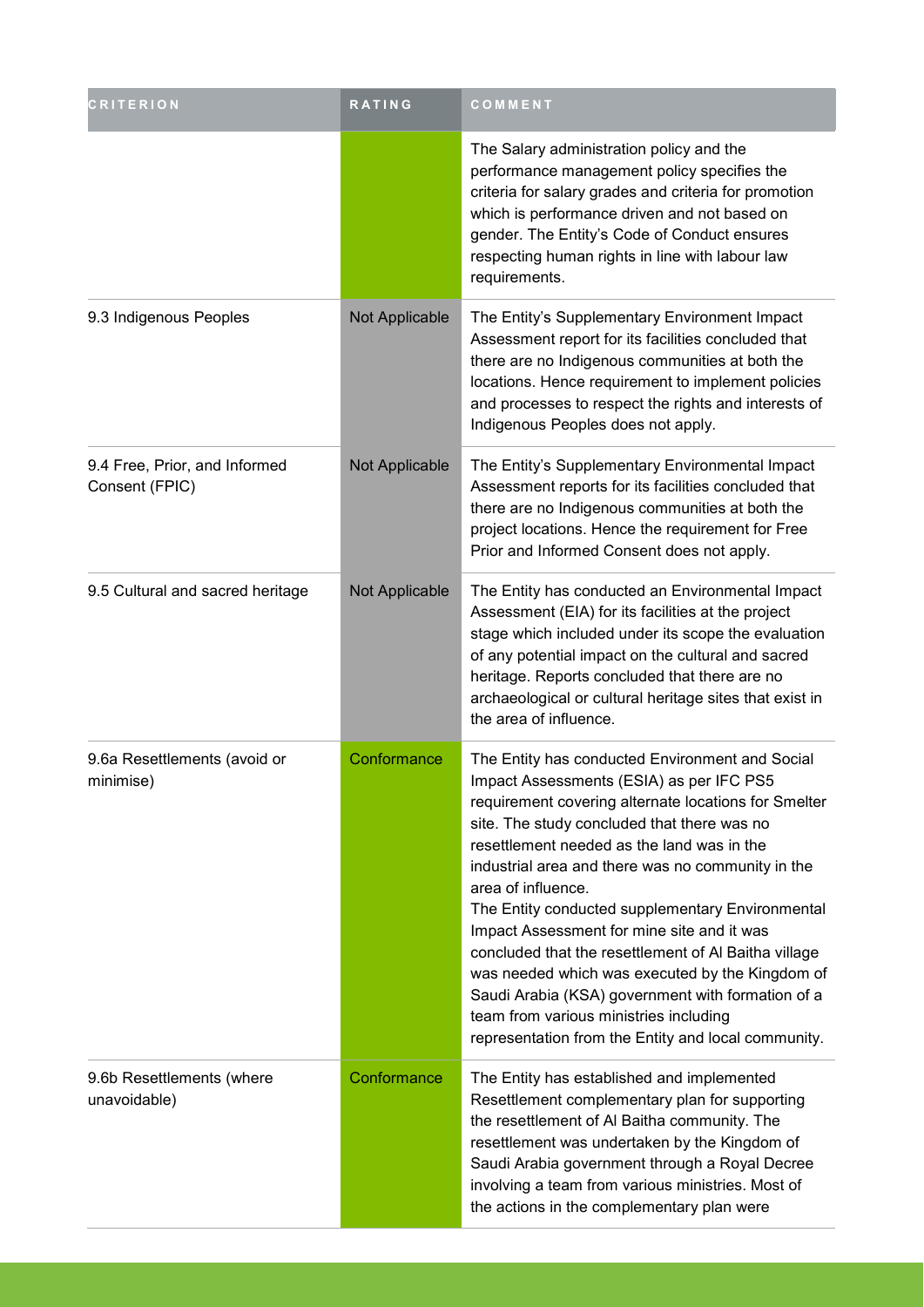| <b>CRITERION</b>                                 | <b>RATING</b>                    | COMMENT                                                                                                                                                                                                                                                                                                                                                                                                                                                                                                                                                                                                                                          |
|--------------------------------------------------|----------------------------------|--------------------------------------------------------------------------------------------------------------------------------------------------------------------------------------------------------------------------------------------------------------------------------------------------------------------------------------------------------------------------------------------------------------------------------------------------------------------------------------------------------------------------------------------------------------------------------------------------------------------------------------------------|
|                                                  |                                  | completed in March 2017 while there were two<br>ongoing actions which are tracked.                                                                                                                                                                                                                                                                                                                                                                                                                                                                                                                                                               |
| 9.7a Local Communities (rights and<br>interests) | Conformance                      | The Entity has identified the impact on the local<br>community through structured Environment and<br>Social impact assessment addressing impacts on<br>legal and customary rights as well. For the Smelter<br>site there was no negative impact on the local<br>community as the project was in the industrial area.<br>For the mine site, the nearest local community is 50<br>KM's away from the operational area after the<br>resettlement of old Al Baitha village community.<br>There are no rural and remote communities in the<br>area of influence who are dependent upon<br>resources that are affected by the company's<br>operations. |
| 9.7b Local Communities (impacts)                 | Conformance                      | The Entity has identified the potential impact on the<br>local community through structured Environment<br>and Social impact assessment and has<br>implemented mitigation actions in line with the<br>applicable regulations and in consultation with the<br>community representative. These actions are<br>monitored for its effective implementation and the<br>status is updated in the social baseline document.<br>Community ongoing concerns/expectations are<br>captured through community engagement process<br>and the actions taken to address these<br>concerns/expectations are systematically<br>documented.                        |
| 9.7c Local Communities<br>(livelihoods)          | Conformance                      | The Entity has taken actions in consultation with the<br>stakeholders to support the livelihood of the local<br>community which is approximately 45 kilometres<br>away from the plant. The key actions were to<br>provide preference of employment to the personnel<br>from the local community who are eligible and to<br>support local suppliers.                                                                                                                                                                                                                                                                                              |
| 9.8 Conflict-Affected and High-Risk<br>Areas     | <b>Minor Non-</b><br>Conformance | The Entity does not operate in a conflict affected<br>high risk area. The Entity has a process to conduct<br>due diligence check on its suppliers based on risk<br>factors such as sanctions risks, state owned entry<br>risks, politically exposed persons risks,<br>Enforcement/Fines risks & Liquidity risks. However<br>risks associated with working with suppliers present<br>in conflict affected areas are not considered.                                                                                                                                                                                                               |
| 9.9 Security practice                            | Conformance                      | The Entity does not engage any public or private<br>security providers. They use their own security<br>team approved by the regulatory body. All                                                                                                                                                                                                                                                                                                                                                                                                                                                                                                 |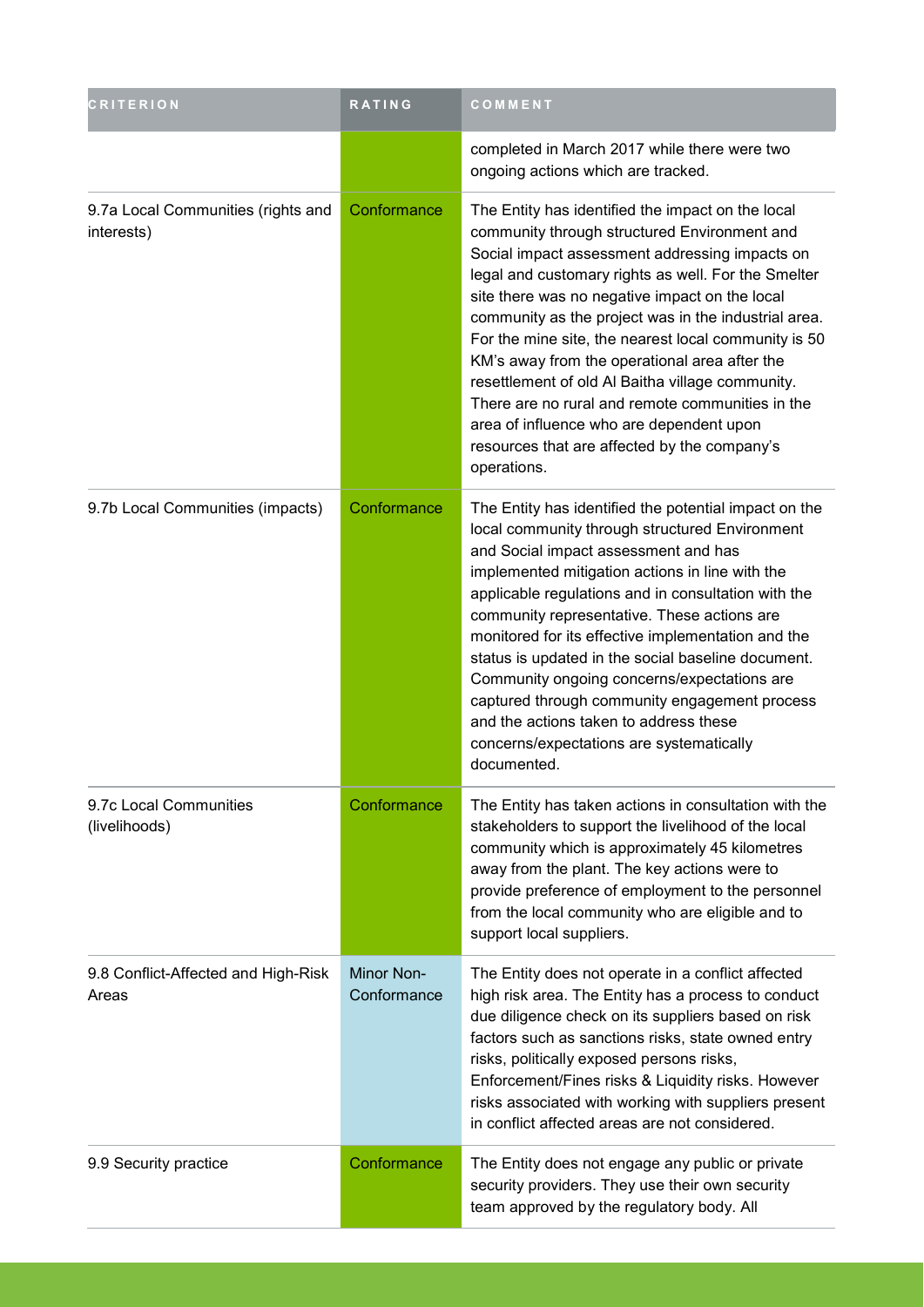| <b>CRITERION</b>                                                                                      | <b>RATING</b>  | COMMENT                                                                                                                                                                                                                                                                                                              |
|-------------------------------------------------------------------------------------------------------|----------------|----------------------------------------------------------------------------------------------------------------------------------------------------------------------------------------------------------------------------------------------------------------------------------------------------------------------|
|                                                                                                       |                | personnel are provided with Code of Conduct<br>training upon joining and refresher on annual basis.                                                                                                                                                                                                                  |
| PRINCIPLE 10 LABOUR RIGHTS                                                                            |                |                                                                                                                                                                                                                                                                                                                      |
| 10.1a Freedom of Association and<br><b>Right to Collective Bargaining</b><br>(freedom of association) | Not Applicable | Freedom of Association and rights to Collective<br>Bargaining is restricted under Saudi labour law.<br>Hence this criteria does not apply.                                                                                                                                                                           |
| 10.1b Freedom of Association and<br><b>Right to Collective Bargaining</b><br>(collective bargaining)  | Not Applicable | Freedom of Association and rights to Collective<br>Bargaining is restricted under Saudi labour law.<br>Hence this criteria does not apply.                                                                                                                                                                           |
| 10.1c Freedom of Association and<br><b>Right to Collective Bargaining</b><br>(alternative means)      | Conformance    | The Entity has provided several alternate<br>mechanisms for the workers to associate<br>themselves and to raise their concerns collectively<br>by establishing Environment Health and Safety<br>teams, conducting 'town hall' meetings with mass<br>participation of workers and conducting Shift group<br>meetings. |
| 10.2a Child Labour (minimum age)                                                                      | Conformance    | The Entity has established minimum age to work in<br>the company as 18 years which is ensured for all<br>the direct as well as indirect hired employees.                                                                                                                                                             |
| 10.2b Child Labour (hazardous)                                                                        | Conformance    | The Entity has established minimum age to work in<br>the company as 18 years which is ensured for all<br>the direct as well as indirect hired employees.                                                                                                                                                             |
| 10.2c Child Labour (worst forms)                                                                      | Conformance    | The Entity has established minimum age to work in<br>the company as 18 years which is ensured for all<br>the direct as well as indirect hired employees.                                                                                                                                                             |
| 10.3a Forced Labour (human<br>trafficking)                                                            | Conformance    | The Entity recruits employees through a well-<br>defined employment policy which requires<br>employment terms and conditions to be<br>communicated to employees and agreed by them<br>before joining. The employment process is<br>transparent and prevents any chance of human<br>trafficking.                      |
| 10.3b Forced Labour (deposits,<br>fees, advances)                                                     | Conformance    | The Entity has defined and implemented its<br>employment policy which specifies the recruitment<br>requirements. There are no deposits or recruitment<br>fee required to be paid by the selected workers of<br>any category.                                                                                         |
| 10.3c Forced Labour (migrant<br>workers)                                                              | Conformance    | The Entity has defined and implemented its<br>employment policy which specifies the recruitment<br>requirements. There are no deposits or security fee<br>required to be paid by any of the expatriate<br>workers.                                                                                                   |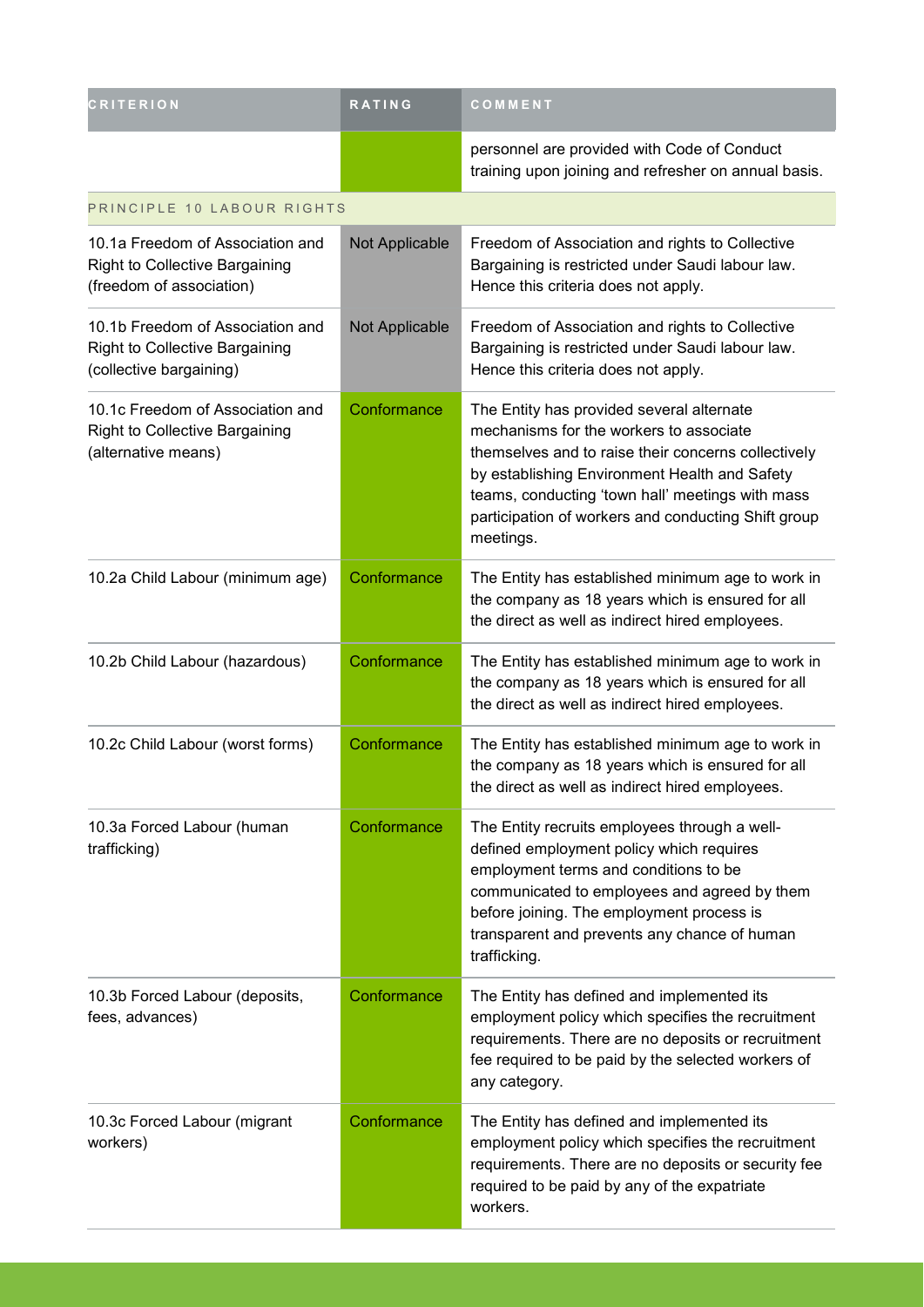| <b>CRITERION</b>                                                                | <b>RATING</b>             | COMMENT                                                                                                                                                                                                                                                                                                                                                                                                                                                                                                                                                                                                                                                                                                                                                                                     |
|---------------------------------------------------------------------------------|---------------------------|---------------------------------------------------------------------------------------------------------------------------------------------------------------------------------------------------------------------------------------------------------------------------------------------------------------------------------------------------------------------------------------------------------------------------------------------------------------------------------------------------------------------------------------------------------------------------------------------------------------------------------------------------------------------------------------------------------------------------------------------------------------------------------------------|
| 10.3d Forced Labour (debt<br>bondage)                                           | Conformance               | The Entity has documented its housing loan policy<br>including the applicability criteria and repayment<br>options. The loan is provided as a benefit to its<br>employees and is voluntary. It can be repaid at any<br>given point of time.                                                                                                                                                                                                                                                                                                                                                                                                                                                                                                                                                 |
| 10.3e Forced Labour (freedom of<br>movement)                                    | Conformance               | The Entity does not impose any unreasonable<br>restriction in the freedom of the movement of the<br>workers within the facility. The movement of<br>workers to operational areas is controlled through a<br>work permit process to mitigate safety risks. There<br>is no on-site housing provided by the Entity.                                                                                                                                                                                                                                                                                                                                                                                                                                                                            |
| 10.3f Forced Labour (retention of<br>identity papers, permits,<br>certificates) | Conformance               | The Entity has documented its employment policy<br>which specifies the documentation requirement for<br>the new employees. There is no requirement for<br>employees to submit any original document.                                                                                                                                                                                                                                                                                                                                                                                                                                                                                                                                                                                        |
| 10.3g Forced Labour (freedom to<br>terminate employment)                        | Conformance               | The Entity has documented and implemented its<br>end of service policy which defines the process of<br>employee resignation by serving a notice period in<br>line with Saudi labour law.                                                                                                                                                                                                                                                                                                                                                                                                                                                                                                                                                                                                    |
| 10.4 Non-Discrimination                                                         | Conformance               | The Entity has defined and implemented its Code of<br>Conduct to treat all employees fairly without any<br>discrimination. The Entity has established policies<br>and procedures for recruitment, performance<br>management and the payment of benefits, salary<br>administration, talent development, workplace<br>behaviour and end of service which are applied<br>equally to both male and female employees.                                                                                                                                                                                                                                                                                                                                                                            |
| 10.5 Communication and<br>engagement                                            | Minor Non-<br>Conformance | The Entity has established a procedure for the<br>consultation, participation and communication<br>specifying participation and communication needs<br>and channels. Employee consultation and<br>participation is observed in tool box talks,<br>Environment, Health & Safety (EHS) meetings,<br>'Town Hall' meetings and employee engagement<br>surveys.<br>The Entity has a documented grievance committee<br>procedure covering grievances related to<br>Performance Appraisal, violation and promotion<br>issues. The procedure does not cover other social<br>issues including compensation issues such as<br>delay in payment of overtime. Awareness regarding<br>this procedure was not found to be sufficient.<br>Records of verbal grievances are not consistently<br>maintained. |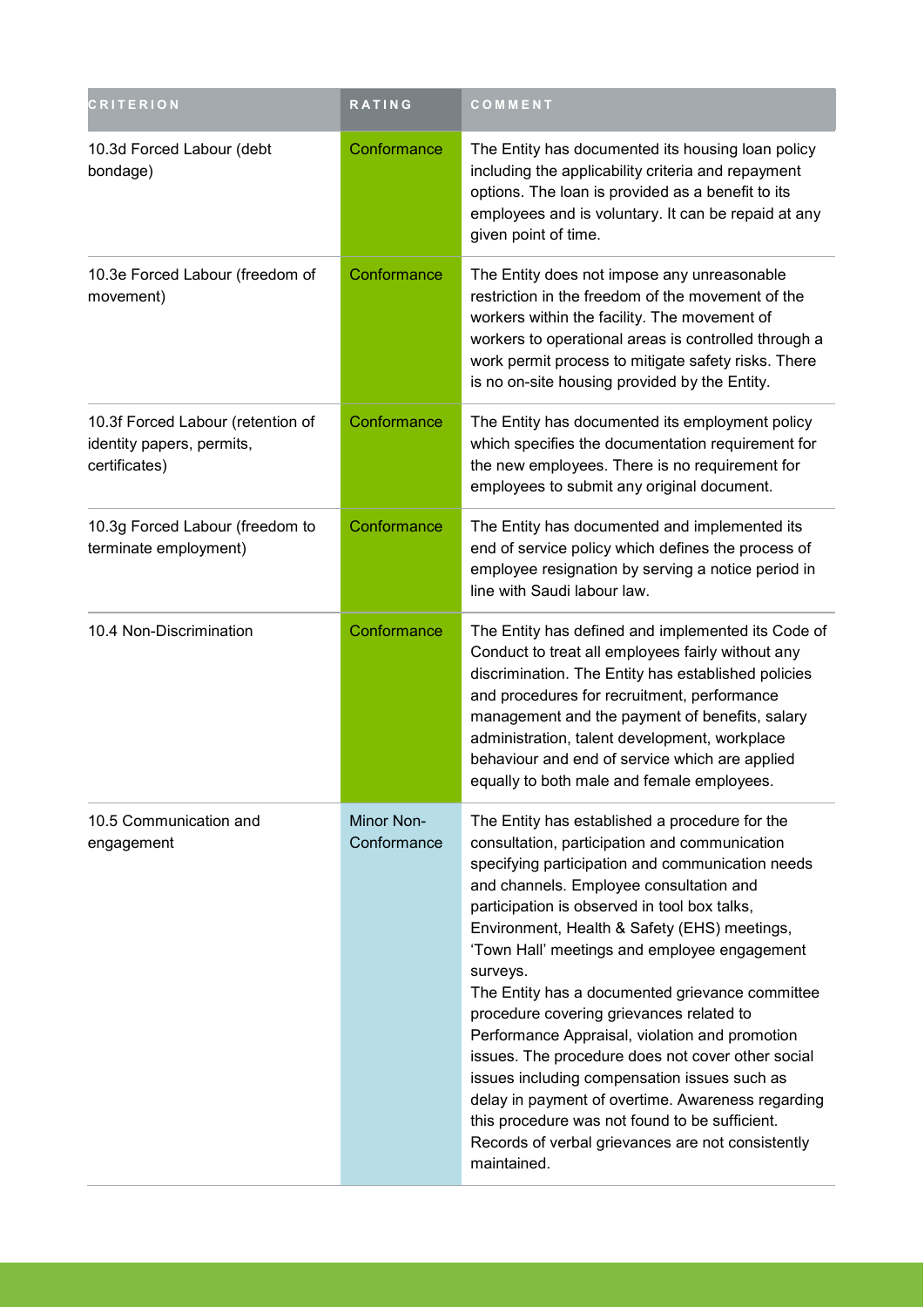| <b>CRITERION</b>                                                                | RATING                    | COMMENT                                                                                                                                                                                                                                                                                                                                                                                                                                                                                                                                                          |
|---------------------------------------------------------------------------------|---------------------------|------------------------------------------------------------------------------------------------------------------------------------------------------------------------------------------------------------------------------------------------------------------------------------------------------------------------------------------------------------------------------------------------------------------------------------------------------------------------------------------------------------------------------------------------------------------|
| 10.6 Disciplinary practices                                                     | Conformance               | The Entity has documented its Code of Conduct<br>which specifies its policy on harassment and<br>bullying. The Entity has documented its disciplinary<br>action procedure in line with the Saudi labour law.<br>The Entity has provided whistle blowing number<br>and mail on its public website to report any violation<br>to its Code of Conduct.                                                                                                                                                                                                              |
| 10.7a Remuneration (living wage)                                                | Minor Non-<br>Conformance | The Entity has established salary ranges for its<br>direct hired Employees which meets the Saudi<br>labour law. The Entity has undertaken a wage<br>survey with peer industries to compare the salary<br>range for different grades. There is no minimum<br>wage determined under Saudi labour law for<br>expatriate Employees. The Entity however has not<br>established minimum wage for indirect hired<br>workers based on common industry practices to<br>ensure that wages paid to them is sufficient to meet<br>basic needs and some discretionary income. |
| 10.7b Remuneration (method of<br>payment)                                       | Conformance               | The Entity pays salaries to its Employees on a<br>monthly basis through bank transfers without any<br>delay. The salary slips are provided to each<br>Employee which provides details of allowances and<br>deductions if any.                                                                                                                                                                                                                                                                                                                                    |
| 10.8 Working Time                                                               | Conformance               | The Entity has established its policy on working<br>hours and overtime hours in line with the Saudi<br>labour law. Various controls have been put to<br>minimize the overtime hours. Regular monitoring of<br>overtime hours of each individual is undertaken to<br>ensure it is within these limits. Overtime is<br>performed on a voluntary basis and paid at a<br>premium as per Saudi labour law.                                                                                                                                                            |
| PRINCIPLE 11 OCCUPATIONAL HEALTH AND SAFETY                                     |                           |                                                                                                                                                                                                                                                                                                                                                                                                                                                                                                                                                                  |
| 11.1a Occupational Health and<br>Safety (OH&S) Policy (policy)                  | Conformance               | The Entity maintains certification of its Occupational<br>Health and Safety Management System as per ISO<br>45001:2018 Standard for all operations under the<br>Aluminium business. The Certificates are valid and<br>audits are conducted annually. Audit findings are<br>responded to by the Entity with a corrective action<br>plan.                                                                                                                                                                                                                          |
| 11.1b Occupational Health and<br>Safety (OH&S) Policy (workers and<br>visitors) | Conformance               | The Entity maintains certification of its Occupational<br>Health and Safety Management System as per ISO<br>45001:2018 Standard for all the three legal entities                                                                                                                                                                                                                                                                                                                                                                                                 |

under the Aluminium business. The Certificates are valid and audits are co nducted annually. Audit findings are responded by the Entity with a

corrective action plan.